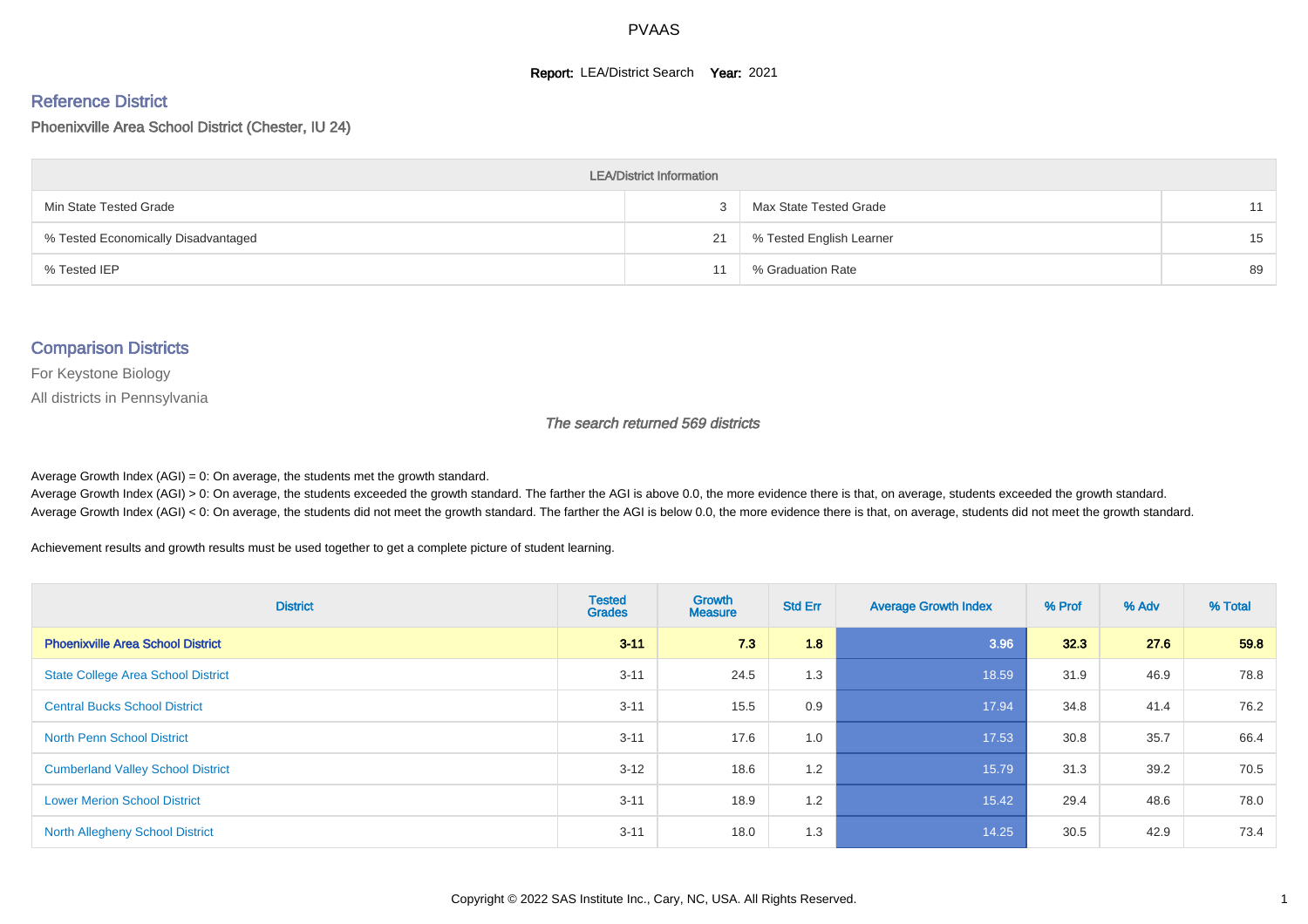| <b>District</b>                               | <b>Tested</b><br><b>Grades</b> | <b>Growth</b><br><b>Measure</b> | <b>Std Err</b> | <b>Average Growth Index</b> | % Prof | % Adv | % Total |
|-----------------------------------------------|--------------------------------|---------------------------------|----------------|-----------------------------|--------|-------|---------|
| <b>Phoenixville Area School District</b>      | $3 - 11$                       | 7.3                             | 1.8            | 3.96                        | 32.3   | 27.6  | 59.8    |
| <b>Dallastown Area School District</b>        | $3 - 11$                       | 19.9                            | 1.4            | 14.14                       | 36.8   | 34.2  | 71.0    |
| <b>Spring-Ford Area School District</b>       | $3 - 11$                       | 16.6                            | 1.2            | 14.02                       | 30.4   | 45.3  | 75.7    |
| <b>Colonial School District</b>               | $3 - 11$                       | 22.1                            | 1.6            | 13.55                       | 27.2   | 43.5  | 70.6    |
| <b>Souderton Area School District</b>         | $3 - 11$                       | 18.5                            | 1.4            | 12.86                       | 39.2   | 31.2  | 70.4    |
| <b>Tyrone Area School District</b>            | $3 - 12$                       | 29.2                            | 2.3            | 12.86                       | 36.6   | 29.1  | 65.7    |
| <b>Council Rock School District</b>           | $3 - 11$                       | 13.5                            | 1.1            | 12.27                       | 32.0   | 35.4  | 67.4    |
| <b>Littlestown Area School District</b>       | $3 - 11$                       | 28.7                            | 2.4            | 11.83                       | 38.4   | 29.3  | 67.7    |
| <b>Warwick School District</b>                | $3 - 11$                       | 21.7                            | 1.8            | 11.76                       | 27.7   | 36.3  | 64.0    |
| <b>Hempfield School District</b>              | $3 - 11$                       | 13.4                            | 1.3            | 10.53                       | 29.9   | 36.8  | 66.7    |
| <b>Derry Township School District</b>         | $3 - 10$                       | 20.1                            | 2.0            | 10.20                       | 32.8   | 46.9  | 79.7    |
| <b>Loyalsock Township School District</b>     | $3-12$                         | 26.7                            | 2.7            | 9.92                        | 36.8   | 35.1  | 71.9    |
| New Hope-Solebury School District             | $3 - 11$                       | 28.8                            | 2.9            | 9.77                        | 31.6   | 50.0  | 81.6    |
| <b>Delaware Valley School District</b>        | $3 - 11$                       | 15.7                            | 1.6            | 9.62                        | 36.7   | 32.1  | 68.8    |
| Fox Chapel Area School District               | $3 - 11$                       | 17.6                            | 1.9            | 9.47                        | 22.9   | 52.0  | 74.9    |
| <b>Wayne Highlands School District</b>        | $3 - 11$                       | 22.5                            | 2.5            | 9.16                        | 33.8   | 40.4  | 74.2    |
| <b>Unionville-Chadds Ford School District</b> | $3 - 11$                       | 15.8                            | 1.7            | 9.12                        | 31.2   | 48.0  | 79.2    |
| Palmyra Area School District                  | $3 - 11$                       | 16.2                            | 1.8            | 9.02                        | 38.8   | 34.0  | 72.8    |
| <b>Marple Newtown School District</b>         | $3 - 11$                       | 20.6                            | 2.3            | 8.95                        | 31.1   | 42.7  | 73.8    |
| <b>Central York School District</b>           | $3 - 12$                       | 12.9                            | 1.5            | 8.64                        | 31.4   | 24.1  | 55.5    |
| <b>Saucon Valley School District</b>          | $3 - 11$                       | 18.9                            | 2.2            | 8.48                        | 26.0   | 39.6  | 65.6    |
| <b>Southern York County School District</b>   | $3 - 11$                       | 15.5                            | 1.8            | 8.48                        | 37.6   | 29.2  | 66.8    |
| <b>Upper Darby School District</b>            | $3 - 12$                       | 11.2                            | 1.4            | 8.28                        | 23.8   | 11.8  | 35.6    |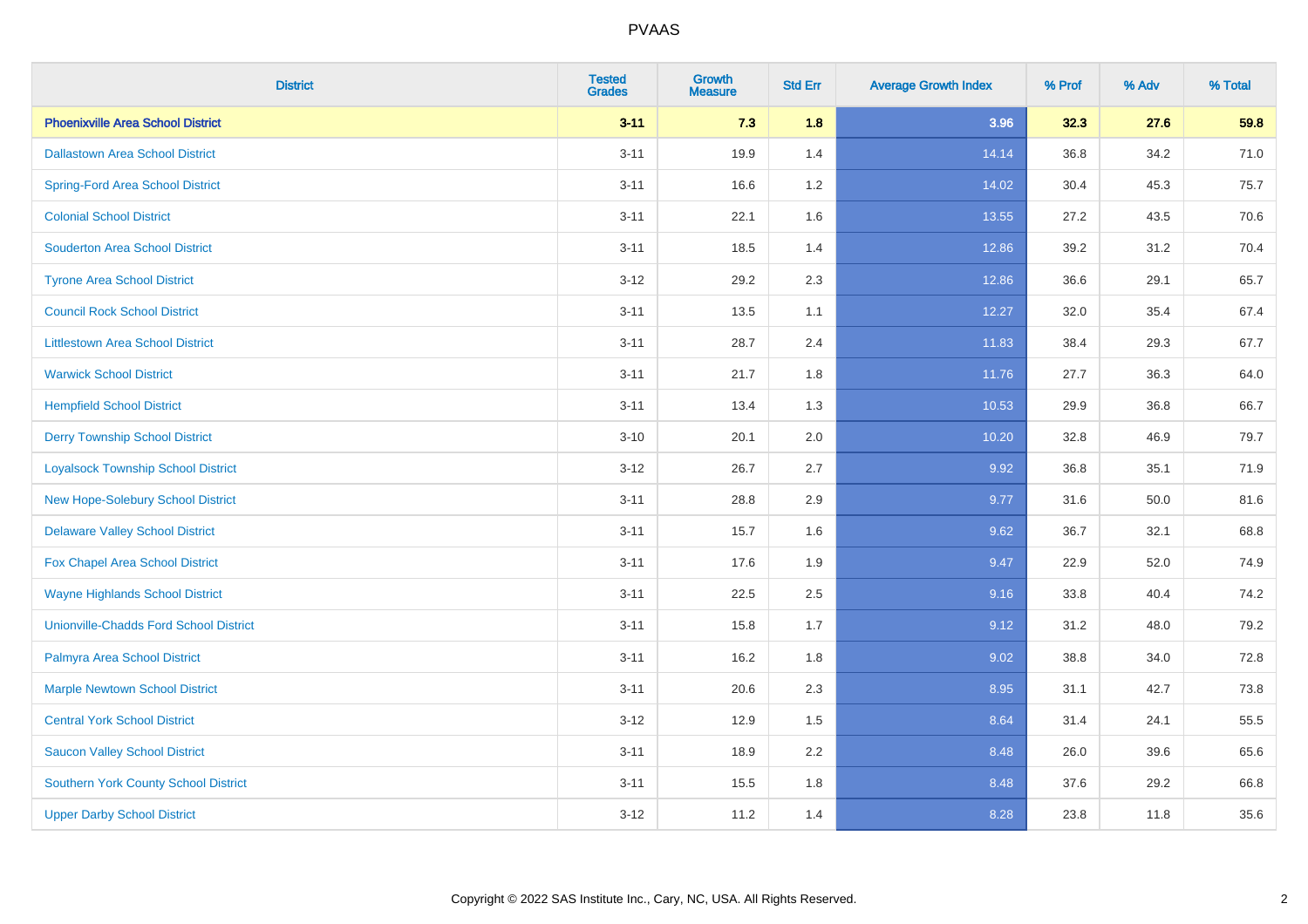| <b>District</b>                           | <b>Tested</b><br><b>Grades</b> | <b>Growth</b><br><b>Measure</b> | <b>Std Err</b> | <b>Average Growth Index</b> | % Prof | % Adv | % Total |
|-------------------------------------------|--------------------------------|---------------------------------|----------------|-----------------------------|--------|-------|---------|
| <b>Phoenixville Area School District</b>  | $3 - 11$                       | 7.3                             | 1.8            | 3.96                        | 32.3   | 27.6  | 59.8    |
| <b>Collegium Charter School</b>           | $3 - 10$                       | 21.2                            | 2.6            | 8.18                        | 25.4   | 16.4  | 41.8    |
| <b>Peters Township School District</b>    | $3 - 11$                       | 14.1                            | 1.7            | 8.16                        | 35.2   | 41.6  | 76.8    |
| <b>Upper Saint Clair School District</b>  | $3 - 11$                       | 13.8                            | 1.8            | 7.86                        | 32.2   | 44.5  | 76.7    |
| <b>Mifflin County School District</b>     | $3 - 11$                       | 12.3                            | 1.6            | 7.69                        | 35.1   | 15.1  | 50.3    |
| <b>East Penn School District</b>          | $3 - 11$                       | 8.9                             | 1.2            | 7.61                        | 32.8   | 26.4  | 59.2    |
| <b>Manheim Township School District</b>   | $3 - 12$                       | 10.9                            | 1.5            | 7.51                        | 30.9   | 31.0  | 61.9    |
| <b>Mountain View School District</b>      | $3 - 11$                       | 24.2                            | 3.4            | 7.20                        | 45.8   | 37.3  | 83.0    |
| <b>Danville Area School District</b>      | $3 - 11$                       | 18.4                            | 2.6            | 7.19                        | 32.0   | 46.1  | 78.1    |
| <b>Upper Merion Area School District</b>  | $3 - 11$                       | 14.0                            | 2.0            | 7.15                        | 34.4   | 32.6  | 67.0    |
| <b>Whitehall-Coplay School District</b>   | $3 - 11$                       | 11.8                            | 1.7            | 7.06                        | 32.3   | 21.7  | 54.0    |
| <b>Camp Hill School District</b>          | $3 - 12$                       | 20.7                            | 2.9            | 7.00                        | 32.3   | 41.4  | 73.7    |
| <b>Methacton School District</b>          | $3 - 11$                       | 11.0                            | 1.6            | 6.94                        | 36.0   | 33.6  | 69.6    |
| <b>Millcreek Township School District</b> | $3 - 11$                       | 9.1                             | 1.4            | 6.61                        | 34.5   | 30.1  | 64.6    |
| <b>Neshaminy School District</b>          | $3 - 11$                       | 8.6                             | 1.3            | 6.56                        | 31.3   | 23.9  | 55.2    |
| <b>Manheim Central School District</b>    | $3 - 11$                       | 12.8                            | 2.0            | 6.52                        | 27.8   | 35.4  | 63.2    |
| <b>Cocalico School District</b>           | $3 - 11$                       | 12.3                            | 1.9            | 6.48                        | 28.2   | 32.3  | 60.5    |
| <b>Armstrong School District</b>          | $3 - 11$                       | 9.8                             | 1.6            | 6.22                        | 32.8   | 24.6  | 57.4    |
| <b>Tuscarora School District</b>          | $3 - 11$                       | 13.4                            | 2.2            | 6.20                        | 37.1   | 26.3  | 63.4    |
| <b>Franklin Regional School District</b>  | $3 - 11$                       | 11.3                            | 1.8            | 6.13                        | 30.0   | 35.0  | 65.0    |
| <b>Agora Cyber Charter School</b>         | $3 - 11$                       | 14.6                            | 2.4            | 6.03                        | 24.7   | 19.5  | 44.2    |
| <b>Indiana Area School District</b>       | $3 - 11$                       | 12.0                            | 2.0            | 5.98                        | 30.0   | 30.4  | 60.3    |
| <b>Punxsutawney Area School District</b>  | $3 - 11$                       | 15.8                            | 2.7            | 5.83                        | 18.6   | 29.0  | 47.6    |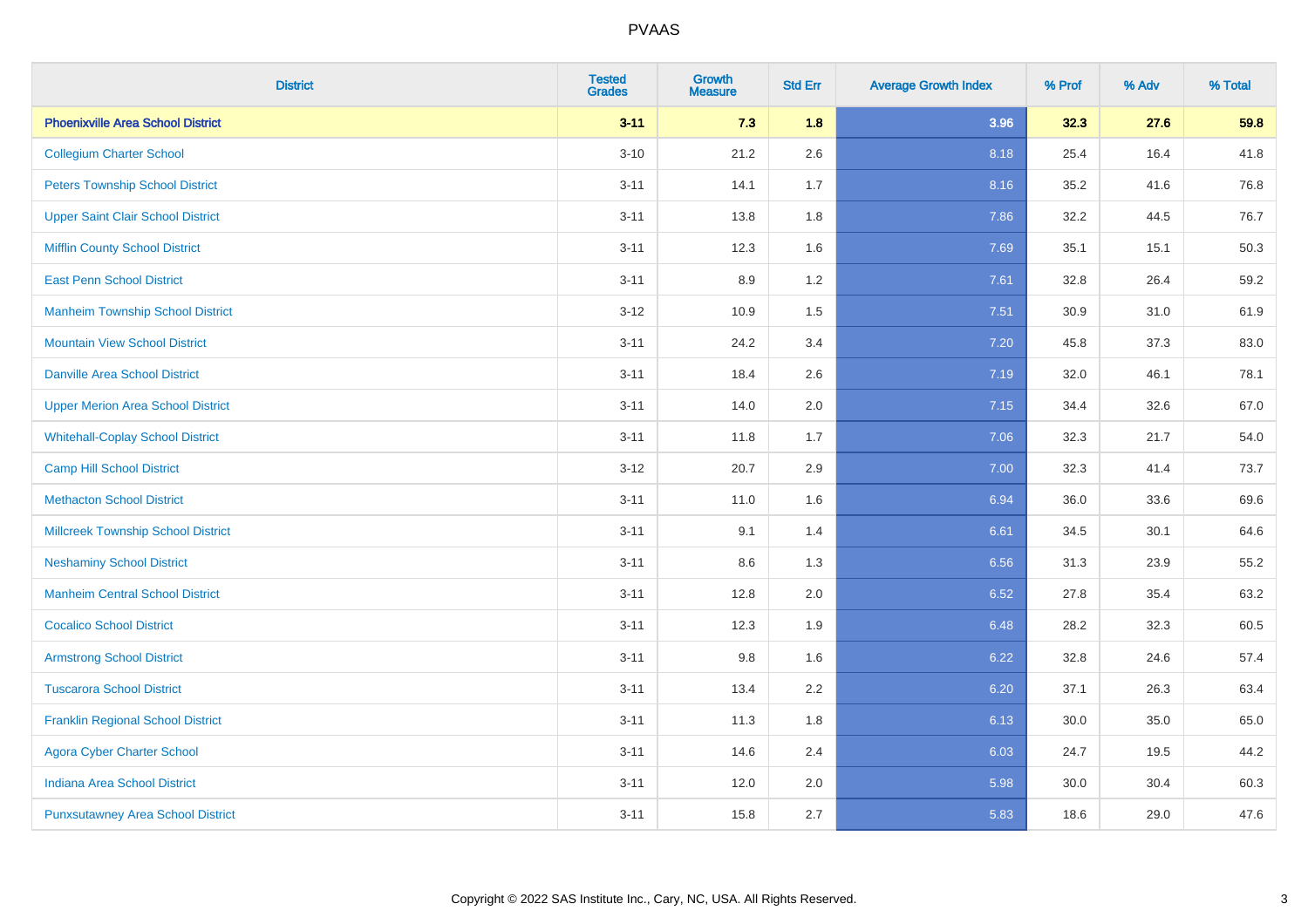| <b>District</b>                              | <b>Tested</b><br><b>Grades</b> | <b>Growth</b><br><b>Measure</b> | <b>Std Err</b> | <b>Average Growth Index</b> | % Prof | % Adv | % Total |
|----------------------------------------------|--------------------------------|---------------------------------|----------------|-----------------------------|--------|-------|---------|
| <b>Phoenixville Area School District</b>     | $3 - 11$                       | 7.3                             | 1.8            | 3.96                        | 32.3   | 27.6  | 59.8    |
| <b>Blue Mountain School District</b>         | $3 - 10$                       | 12.2                            | 2.1            | 5.81                        | 30.7   | 26.1  | 56.8    |
| <b>Harbor Creek School District</b>          | $3 - 11$                       | 13.4                            | 2.3            | 5.80                        | 34.5   | 40.7  | 75.2    |
| <b>Pequea Valley School District</b>         | $3 - 11$                       | 18.0                            | 3.1            | 5.74                        | 29.2   | 37.5  | 66.7    |
| Lampeter-Strasburg School District           | $3 - 12$                       | 11.0                            | 1.9            | 5.69                        | 35.4   | 32.3  | 67.7    |
| <b>Hermitage School District</b>             | $3 - 12$                       | 14.0                            | 2.5            | 5.59                        | 34.0   | 27.0  | 61.0    |
| <b>Pine-Richland School District</b>         | $3 - 11$                       | 9.3                             | 1.7            | 5.56                        | 42.3   | 35.8  | 78.1    |
| Lake-Lehman School District                  | $3 - 11$                       | 14.9                            | 2.8            | 5.34                        | 25.8   | 22.5  | 48.3    |
| Penns Valley Area School District            | $3 - 12$                       | 14.1                            | 2.6            | 5.33                        | 29.6   | 23.3  | 52.9    |
| <b>Avon Grove School District</b>            | $3 - 10$                       | 7.6                             | 1.4            | 5.29                        | 33.7   | 33.2  | 67.0    |
| <b>Cornwall-Lebanon School District</b>      | $3 - 11$                       | 8.2                             | 1.6            | 5.24                        | 28.0   | 20.5  | 48.6    |
| <b>West Branch Area School District</b>      | $3 - 11$                       | 17.0                            | 3.3            | 5.20                        | 47.1   | 19.1  | 66.2    |
| <b>Fleetwood Area School District</b>        | $3 - 10$                       | 10.4                            | 2.0            | 5.19                        | 31.7   | 25.8  | 57.5    |
| <b>Pennridge School District</b>             | $3 - 10$                       | 7.4                             | 1.5            | 5.10                        | 32.0   | 27.6  | 59.6    |
| Pen Argyl Area School District               | $3-12$                         | 12.8                            | 2.5            | 5.10                        | 28.5   | 23.8  | 52.3    |
| <b>Berlin Brothersvalley School District</b> | $3 - 11$                       | 19.6                            | 4.0            | 4.93                        | 28.3   | 41.3  | 69.6    |
| <b>Easton Area School District</b>           | $3 - 12$                       | 6.3                             | 1.3            | 4.91                        | 24.1   | 13.0  | 37.1    |
| <b>Quaker Valley School District</b>         | $3 - 11$                       | 12.2                            | 2.5            | 4.90                        | 39.5   | 26.4  | 65.9    |
| <b>Belle Vernon Area School District</b>     | $3 - 11$                       | 11.1                            | 2.3            | 4.88                        | 31.6   | 25.4  | 57.1    |
| <b>Lehighton Area School District</b>        | $3 - 11$                       | 11.4                            | 2.4            | 4.84                        | 30.5   | 24.9  | 55.3    |
| <b>Iroquois School District</b>              | $3 - 11$                       | 13.6                            | 2.8            | 4.83                        | 33.3   | 16.0  | 49.4    |
| <b>Penn Manor School District</b>            | $3 - 11$                       | 7.1                             | 1.5            | 4.82                        | 26.7   | 20.5  | 47.2    |
| <b>Lakeland School District</b>              | $3 - 11$                       | 13.3                            | 2.8            | 4.80                        | 22.2   | 21.2  | 43.4    |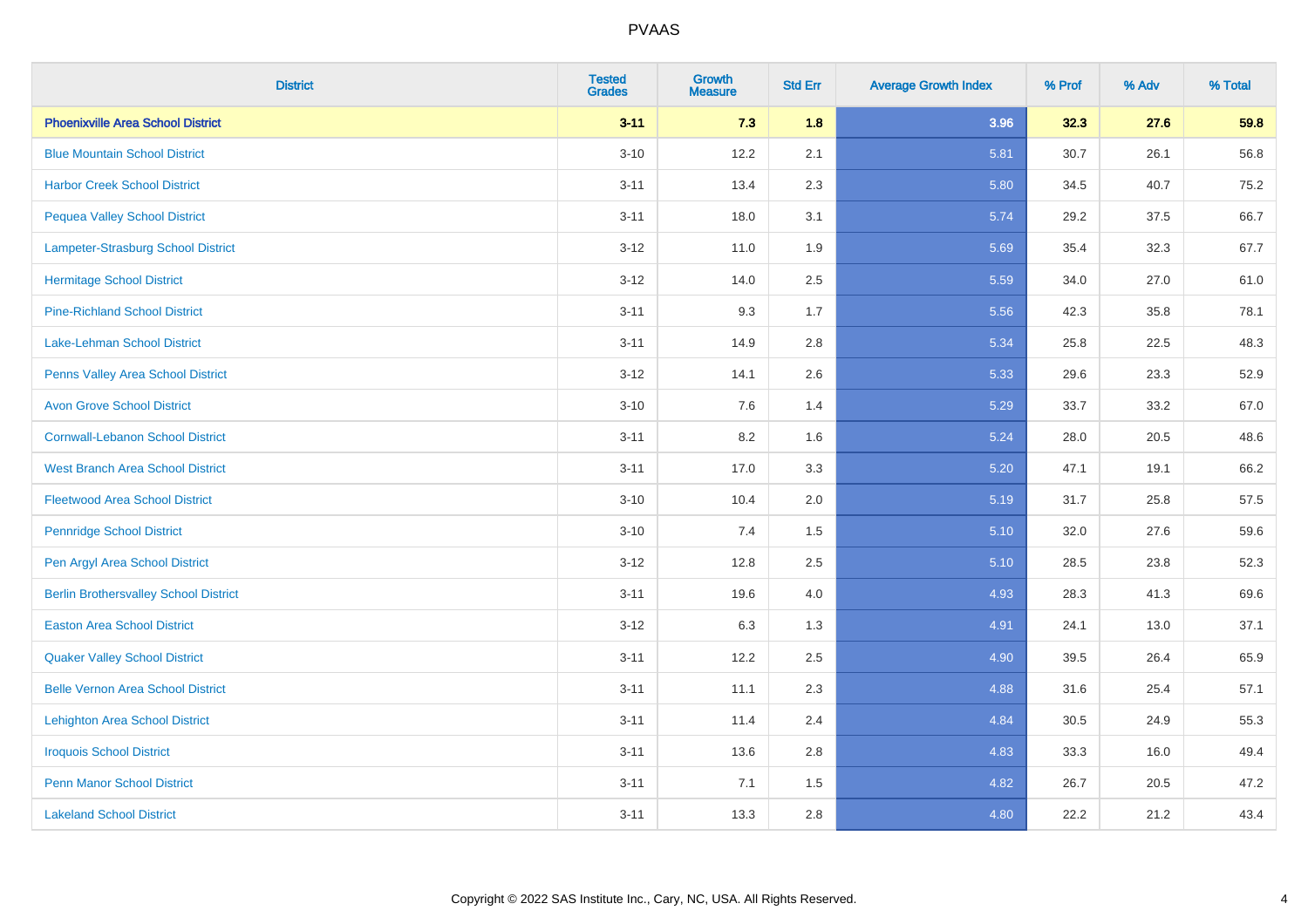| <b>District</b>                                | <b>Tested</b><br><b>Grades</b> | <b>Growth</b><br><b>Measure</b> | <b>Std Err</b> | <b>Average Growth Index</b> | % Prof | % Adv    | % Total |
|------------------------------------------------|--------------------------------|---------------------------------|----------------|-----------------------------|--------|----------|---------|
| <b>Phoenixville Area School District</b>       | $3 - 11$                       | 7.3                             | 1.8            | 3.96                        | 32.3   | 27.6     | 59.8    |
| <b>West Perry School District</b>              | $3 - 11$                       | 11.0                            | 2.3            | 4.76                        | 26.9   | $20.5\,$ | 47.4    |
| <b>Stroudsburg Area School District</b>        | $3 - 11$                       | 7.5                             | 1.6            | 4.70                        | 30.4   | 18.3     | 48.7    |
| Northern York County School District           | $3 - 11$                       | 8.4                             | 1.8            | 4.63                        | 24.3   | 23.1     | 47.4    |
| <b>Conewago Valley School District</b>         | $3 - 12$                       | 7.6                             | 1.7            | 4.46                        | 41.3   | 19.4     | 60.6    |
| <b>Montrose Area School District</b>           | $3 - 10$                       | 12.3                            | 2.8            | 4.41                        | 37.8   | 28.9     | 66.7    |
| <b>Pennsbury School District</b>               | $3 - 11$                       | 5.6                             | 1.3            | 4.38                        | 37.7   | 27.7     | 65.4    |
| <b>Lower Moreland Township School District</b> | $3 - 11$                       | 8.7                             | 2.0            | 4.35                        | 38.2   | 33.2     | 71.4    |
| <b>West Allegheny School District</b>          | $3 - 12$                       | 8.6                             | 2.0            | 4.34                        | 37.3   | 27.2     | 64.5    |
| <b>Coudersport Area School District</b>        | $3 - 11$                       | 14.8                            | 3.4            | 4.33                        | 34.7   | 28.0     | 62.7    |
| Maritime Academy Charter School                | $3 - 10$                       | 13.2                            | 3.1            | 4.29                        | 24.0   | 1.3      | 25.3    |
| <b>Wallenpaupack Area School District</b>      | $3 - 11$                       | 8.8                             | 2.1            | 4.28                        | 28.5   | 18.9     | 47.4    |
| Pennsylvania Leadership Charter School         | $3 - 11$                       | 8.0                             | 1.9            | 4.22                        | 33.1   | 27.8     | 60.9    |
| <b>Elizabethtown Area School District</b>      | $3-12$                         | 7.1                             | 1.7            | 4.19                        | 36.4   | 27.6     | 64.0    |
| <b>Laurel School District</b>                  | $3 - 11$                       | 13.0                            | 3.1            | 4.19                        | 30.3   | 15.7     | 46.1    |
| <b>Valley View School District</b>             | $3 - 11$                       | 9.3                             | 2.2            | 4.18                        | 26.6   | 23.1     | 49.7    |
| <b>Ephrata Area School District</b>            | $3 - 11$                       | 6.8                             | 1.7            | 4.08                        | 31.6   | 17.1     | 48.8    |
| <b>Downingtown Area School District</b>        | $3 - 11$                       | 4.4                             | 1.1            | 4.06                        | 30.1   | 32.0     | 62.2    |
| <b>Radnor Township School District</b>         | $3 - 12$                       | 7.5                             | 1.9            | 4.03                        | 33.0   | 38.3     | 71.3    |
| <b>Abington Heights School District</b>        | $3 - 11$                       | 6.7                             | 1.7            | 4.00                        | 33.8   | 31.7     | 65.5    |
| <b>Phoenixville Area School District</b>       | $3 - 11$                       | 7.3                             | 1.8            | 3.96                        | 32.3   | 27.6     | 59.8    |
| <b>Dallas School District</b>                  | $3 - 11$                       | 8.1                             | 2.1            | 3.87                        | 32.4   | 22.4     | 54.8    |
| <b>Warrior Run School District</b>             | $3 - 11$                       | 10.5                            | 2.7            | 3.86                        | 34.1   | 16.8     | 50.9    |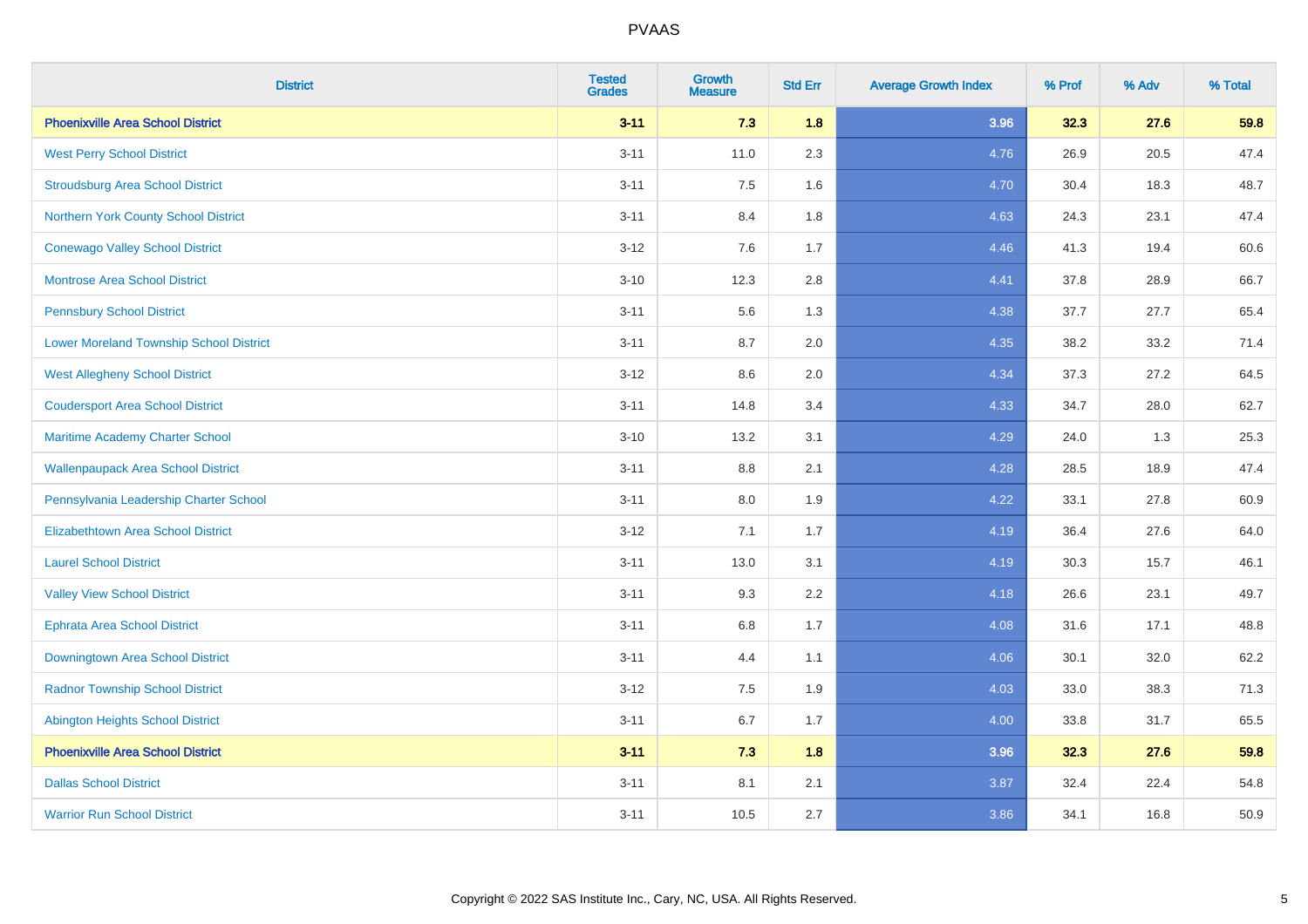| <b>District</b>                            | <b>Tested</b><br><b>Grades</b> | <b>Growth</b><br><b>Measure</b> | <b>Std Err</b> | <b>Average Growth Index</b> | % Prof | % Adv | % Total  |
|--------------------------------------------|--------------------------------|---------------------------------|----------------|-----------------------------|--------|-------|----------|
| <b>Phoenixville Area School District</b>   | $3 - 11$                       | 7.3                             | 1.8            | 3.96                        | 32.3   | 27.6  | 59.8     |
| <b>Hazleton Area School District</b>       | $3 - 11$                       | $6.0\,$                         | 1.6            | 3.85                        | 20.5   | 9.0   | 29.5     |
| <b>Juniata County School District</b>      | $3 - 12$                       | 7.7                             | 2.0            | 3.81                        | 22.9   | 18.9  | 41.8     |
| <b>Hampton Township School District</b>    | $3 - 11$                       | 7.4                             | 2.0            | 3.79                        | 37.9   | 39.2  | 77.0     |
| <b>Dover Area School District</b>          | $3 - 12$                       | 7.1                             | 1.9            | 3.78                        | 33.0   | 18.7  | 51.7     |
| <b>Spring Cove School District</b>         | $3 - 11$                       | 9.1                             | 2.4            | 3.77                        | 31.8   | 25.4  | 57.1     |
| <b>Reading School District</b>             | $3 - 11$                       | 4.3                             | 1.2            | 3.71                        | 16.8   | 6.0   | 22.8     |
| <b>William Penn School District</b>        | $3 - 12$                       | 7.0                             | 1.9            | 3.61                        | 14.0   | 7.2   | 21.3     |
| <b>Tredyffrin-Easttown School District</b> | $3 - 10$                       | 8.7                             | 2.4            | 3.57                        | 35.2   | 35.8  | 71.0     |
| Oil City Area School District              | $3 - 11$                       | 8.6                             | 2.4            | 3.56                        | 29.1   | 13.1  | 42.2     |
| <b>York Suburban School District</b>       | $3 - 11$                       | 7.4                             | 2.1            | 3.55                        | 24.9   | 31.2  | 56.1     |
| <b>North Pocono School District</b>        | $3 - 11$                       | 13.1                            | 3.7            | 3.54                        | 31.4   | 33.3  | 64.7     |
| <b>Mars Area School District</b>           | $3 - 10$                       | 6.6                             | 1.9            | 3.45                        | 36.7   | 32.4  | 69.1     |
| <b>Fairview School District</b>            | $3 - 11$                       | 8.3                             | 2.4            | 3.43                        | 41.9   | 34.9  | 76.7     |
| <b>Wilmington Area School District</b>     | $3 - 11$                       | 11.1                            | 3.3            | 3.37                        | 29.8   | 26.2  | 56.0     |
| <b>Conrad Weiser Area School District</b>  | $3 - 11$                       | 7.1                             | 2.1            | 3.34                        | 28.2   | 14.4  | 42.6     |
| <b>Bellefonte Area School District</b>     | $3 - 11$                       | 6.7                             | 2.0            | 3.34                        | 28.8   | 21.5  | $50.2\,$ |
| <b>Kutztown Area School District</b>       | $3 - 12$                       | 9.3                             | 2.8            | 3.34                        | 38.5   | 14.6  | 53.2     |
| South Fayette Township School District     | $3 - 11$                       | $6.0\,$                         | 1.8            | 3.33                        | 32.2   | 38.3  | 70.5     |
| <b>Steel Valley School District</b>        | $3 - 11$                       | 11.1                            | 3.3            | 3.33                        | 34.8   | 10.1  | 44.9     |
| Upper Dauphin Area School District         | $3 - 11$                       | 16.5                            | 5.1            | 3.26                        | 37.5   | 26.8  | 64.3     |
| <b>Penncrest School District</b>           | $3 - 11$                       | 6.0                             | 1.9            | 3.24                        | 31.1   | 16.9  | 48.0     |
| <b>Apollo-Ridge School District</b>        | $3 - 12$                       | 9.5                             | 3.0            | 3.23                        | 34.0   | 9.4   | 43.4     |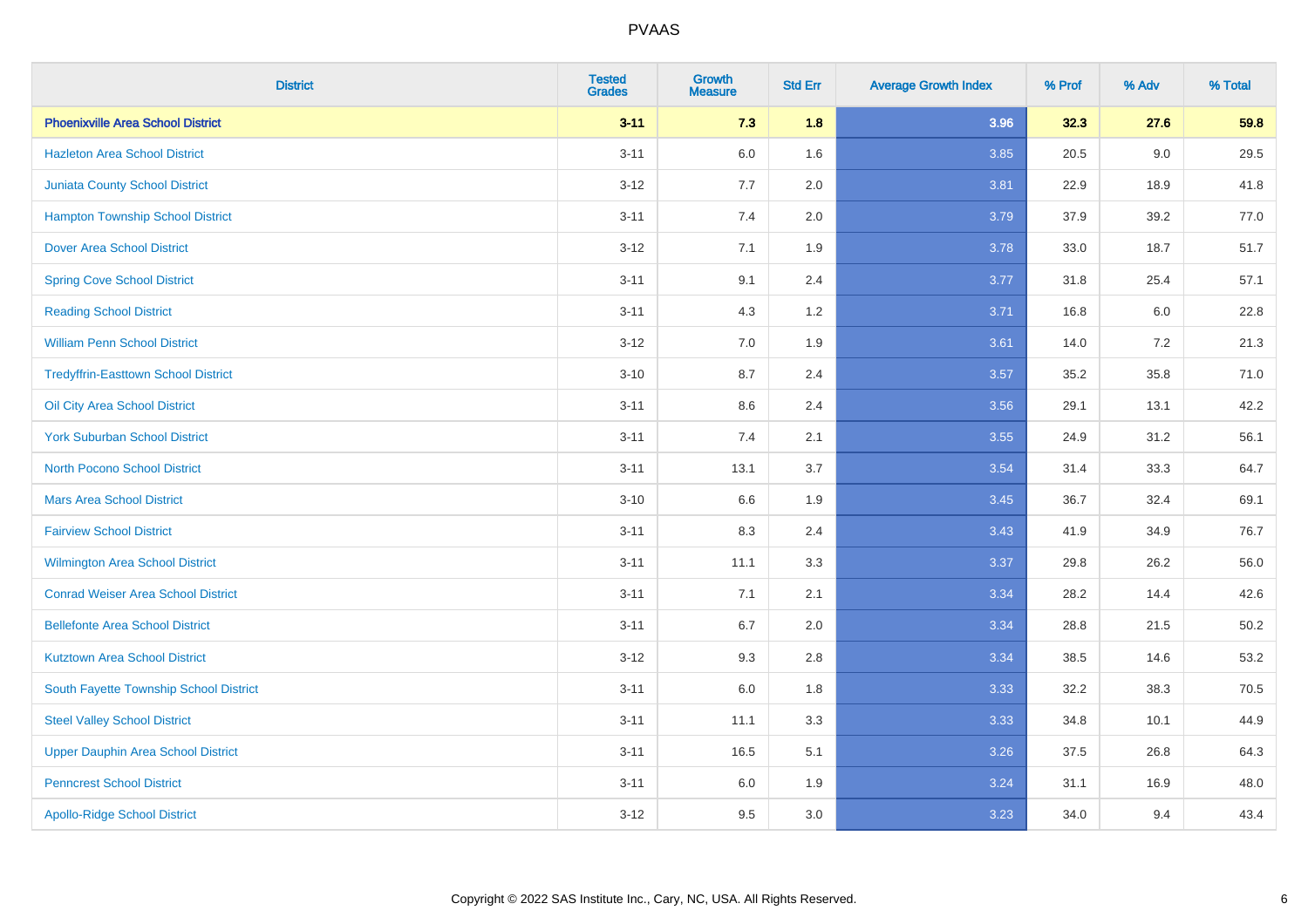| <b>District</b>                                    | <b>Tested</b><br><b>Grades</b> | <b>Growth</b><br><b>Measure</b> | <b>Std Err</b> | <b>Average Growth Index</b> | % Prof | % Adv | % Total |
|----------------------------------------------------|--------------------------------|---------------------------------|----------------|-----------------------------|--------|-------|---------|
| <b>Phoenixville Area School District</b>           | $3 - 11$                       | 7.3                             | 1.8            | 3.96                        | 32.3   | 27.6  | 59.8    |
| <b>Avon Grove Charter School</b>                   | $3 - 11$                       | 9.8                             | 3.1            | 3.18                        | 32.4   | 26.0  | 58.4    |
| 21st Century Cyber Charter School                  | $6 - 12$                       | 6.6                             | 2.1            | 3.16                        | 29.0   | 21.8  | 50.8    |
| <b>Greenwood School District</b>                   | $3 - 11$                       | 11.3                            | 3.6            | 3.14                        | 31.2   | 32.8  | 63.9    |
| Capital Area School for the Arts Charter School    | $9 - 11$                       | 14.2                            | 4.5            | 3.13                        | 27.5   | 30.0  | 57.5    |
| <b>Kane Area School District</b>                   | $3 - 10$                       | 8.8                             | 2.9            | 3.07                        | 31.4   | 19.8  | 51.2    |
| <b>Upper Perkiomen School District</b>             | $3 - 11$                       | 5.7                             | 1.9            | 3.04                        | 25.4   | 19.9  | 45.4    |
| <b>Lower Dauphin School District</b>               | $3 - 11$                       | 5.3                             | 1.8            | 3.03                        | 30.6   | 26.8  | 57.5    |
| Allegheny-Clarion Valley School District           | $3 - 10$                       | 12.3                            | 4.1            | 3.03                        | 33.3   | 19.0  | 52.4    |
| <b>Line Mountain School District</b>               | $3 - 11$                       | 11.7                            | 3.9            | 3.01                        | 40.4   | 42.3  | 82.7    |
| <b>Bald Eagle Area School District</b>             | $3 - 11$                       | 7.6                             | 2.5            | 3.00                        | 31.6   | 15.6  | 47.3    |
| <b>Canton Area School District</b>                 | $3 - 11$                       | 8.4                             | 2.9            | 2.92                        | 13.8   | 23.0  | 36.8    |
| <b>South Butler County School District</b>         | $3 - 10$                       | 6.3                             | 2.2            | 2.80                        | 37.8   | 19.2  | 57.0    |
| <b>Great Valley School District</b>                | $3 - 11$                       | 5.4                             | 2.0            | 2.77                        | 33.8   | 33.5  | 67.3    |
| <b>Donegal School District</b>                     | $3 - 12$                       | 5.9                             | 2.2            | 2.72                        | 34.1   | 23.1  | 57.2    |
| <b>Tamaqua Area School District</b>                | $3 - 12$                       | 6.5                             | 2.4            | 2.72                        | 34.3   | 17.5  | 51.8    |
| <b>Crawford Central School District</b>            | $3 - 11$                       | 5.7                             | 2.1            | 2.71                        | 26.4   | 15.8  | 42.1    |
| Saint Marys Area School District                   | $3 - 11$                       | 6.0                             | 2.2            | 2.69                        | 35.4   | 18.3  | 53.7    |
| <b>Bedford Area School District</b>                | $3 - 11$                       | 6.4                             | 2.4            | 2.68                        | 31.0   | 20.6  | 51.6    |
| <b>Commonwealth Charter Academy Charter School</b> | $3 - 10$                       | 4.2                             | 1.6            | 2.68                        | 27.0   | 15.6  | 42.5    |
| <b>Palisades School District</b>                   | $3 - 11$                       | 7.7                             | 2.9            | 2.66                        | 27.8   | 20.3  | 48.1    |
| <b>Northern Tioga School District</b>              | $3 - 12$                       | 6.8                             | 2.6            | 2.64                        | 25.0   | 16.9  | 41.9    |
| <b>Homer-Center School District</b>                | $3 - 11$                       | 8.8                             | 3.5            | 2.53                        | 38.0   | 17.7  | 55.8    |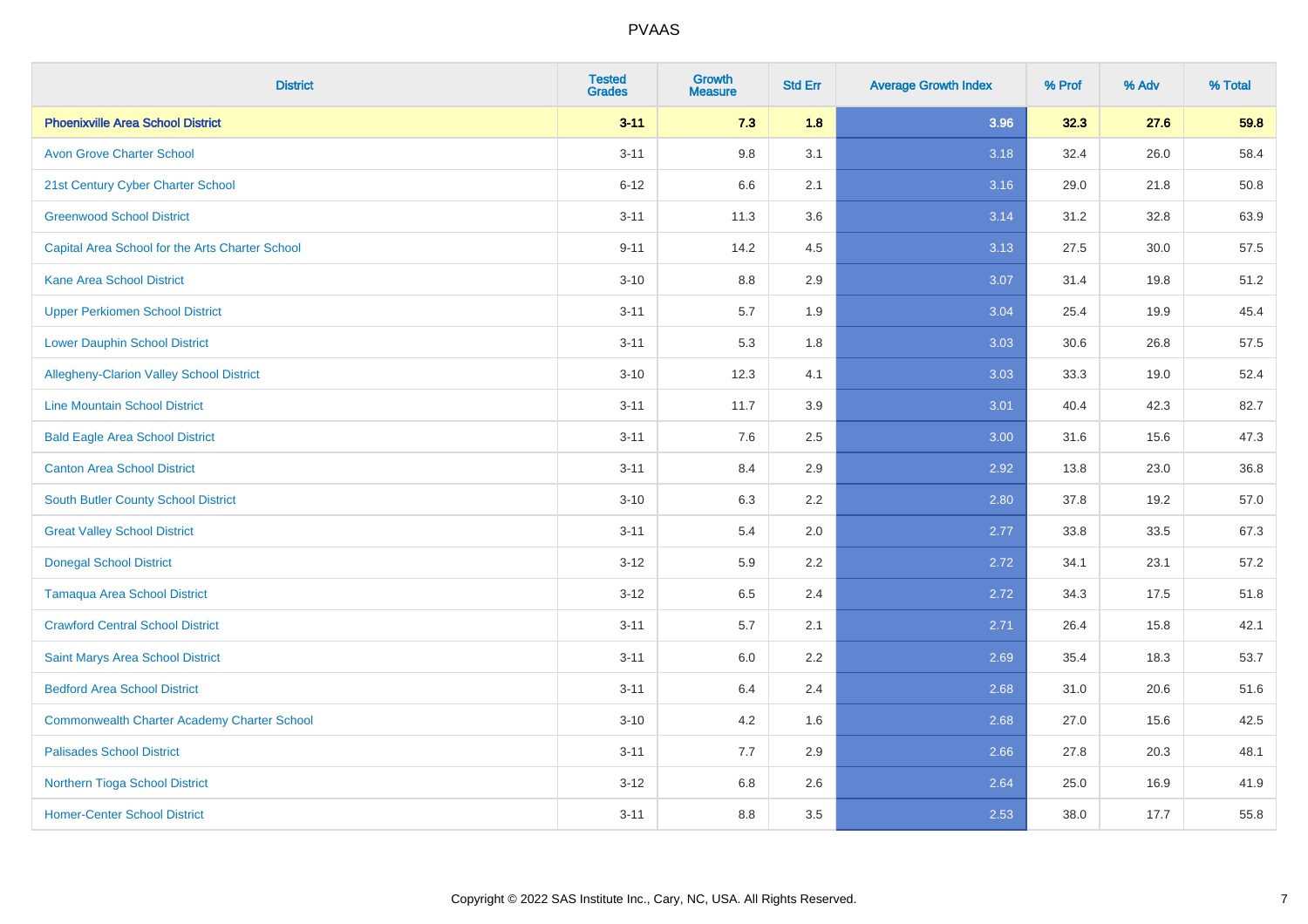| <b>District</b>                                | <b>Tested</b><br><b>Grades</b> | <b>Growth</b><br><b>Measure</b> | <b>Std Err</b> | <b>Average Growth Index</b> | % Prof | % Adv | % Total |
|------------------------------------------------|--------------------------------|---------------------------------|----------------|-----------------------------|--------|-------|---------|
| <b>Phoenixville Area School District</b>       | $3 - 11$                       | 7.3                             | 1.8            | 3.96                        | 32.3   | 27.6  | 59.8    |
| Northern Lehigh School District                | $3 - 12$                       | 6.1                             | 2.5            | 2.42                        | 21.4   | 18.0  | 39.3    |
| <b>Bentworth School District</b>               | $3 - 11$                       | 7.0                             | 3.0            | 2.36                        | 26.6   | 17.0  | 43.6    |
| <b>Red Lion Area School District</b>           | $3 - 11$                       | 4.5                             | 1.9            | 2.31                        | 32.3   | 21.5  | 53.8    |
| Huntingdon Area School District                | $3 - 11$                       | 5.8                             | 2.6            | 2.28                        | 27.8   | 17.4  | 45.2    |
| <b>Brandywine Heights Area School District</b> | $3 - 11$                       | 5.8                             | 2.6            | 2.27                        | 27.7   | 28.6  | 56.2    |
| East Pennsboro Area School District            | $3 - 11$                       | 4.8                             | 2.1            | 2.26                        | 36.8   | 16.9  | 53.7    |
| <b>Wallingford-Swarthmore School District</b>  | $3 - 10$                       | 5.0                             | 2.2            | 2.25                        | 33.3   | 37.1  | 70.4    |
| <b>Glendale School District</b>                | $3 - 10$                       | 7.9                             | 3.5            | 2.25                        | 42.6   | 9.3   | 51.8    |
| <b>Blue Ridge School District</b>              | $3 - 11$                       | 8.3                             | 3.7            | 2.24                        | 29.6   | 9.3   | 38.9    |
| <b>Mastery Charter School - Hardy Williams</b> | $3 - 11$                       | 6.6                             | 3.0            | 2.21                        | 24.7   | 1.2   | 25.9    |
| <b>Brookville Area School District</b>         | $3 - 11$                       | 6.8                             | 3.1            | 2.19                        | 46.1   | 14.6  | 60.7    |
| <b>Mckeesport Area School District</b>         | $3 - 12$                       | 4.6                             | 2.2            | 2.14                        | 21.1   | 4.4   | 25.5    |
| <b>Muncy School District</b>                   | $3 - 11$                       | 6.9                             | 3.3            | 2.12                        | 37.6   | 18.8  | 56.4    |
| Northeastern York School District              | $3 - 11$                       | 3.8                             | 1.8            | 2.11                        | 32.7   | 21.0  | 53.7    |
| Northampton Area School District               | $3 - 11$                       | 3.2                             | 1.5            | 2.05                        | 29.8   | 17.9  | 47.7    |
| <b>Keystone Central School District</b>        | $3 - 11$                       | 3.6                             | 1.8            | 2.04                        | 27.1   | 14.6  | 41.8    |
| <b>Benton Area School District</b>             | $3 - 10$                       | 8.1                             | 4.0            | 2.01                        | 35.7   | 28.6  | 64.3    |
| Pennsylvania Distance Learning Charter School  | $3 - 12$                       | $6.8\,$                         | 3.4            | 1.99                        | 19.8   | 6.2   | 25.9    |
| <b>South Middleton School District</b>         | $3 - 11$                       | 4.4                             | 2.2            | 1.95                        | 31.1   | 16.4  | 47.5    |
| <b>Oswayo Valley School District</b>           | $3 - 12$                       | 9.9                             | 5.1            | 1.93                        | 26.5   | 44.1  | 70.6    |
| <b>Spring Grove Area School District</b>       | $3 - 11$                       | 3.9                             | 2.0            | 1.90                        | 30.0   | 23.0  | 53.0    |
| <b>Eastern Lebanon County School District</b>  | $3 - 11$                       | $4.0\,$                         | 2.1            | 1.89                        | 23.5   | 11.5  | 35.0    |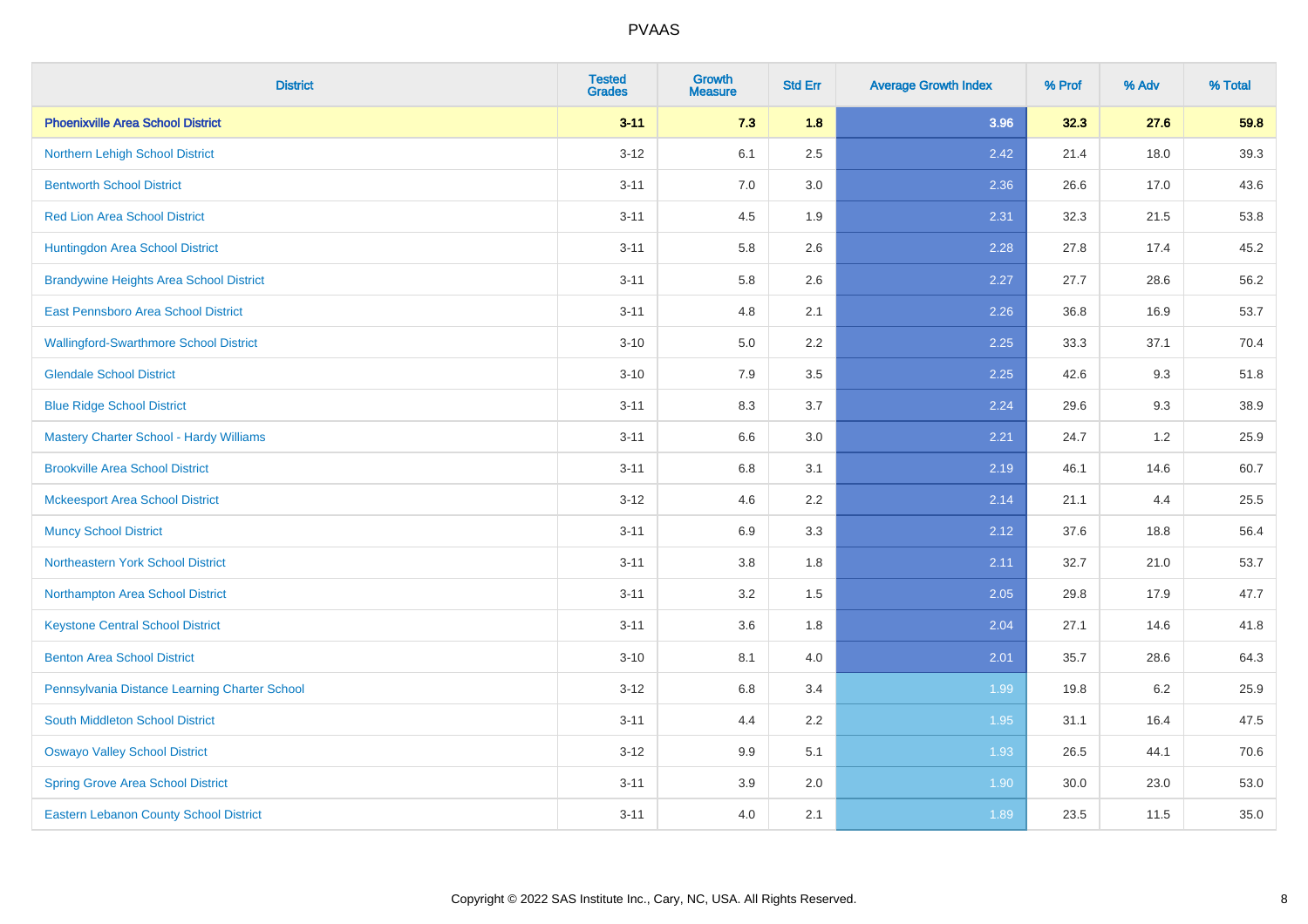| <b>District</b>                             | <b>Tested</b><br><b>Grades</b> | <b>Growth</b><br><b>Measure</b> | <b>Std Err</b> | <b>Average Growth Index</b> | % Prof | % Adv | % Total |
|---------------------------------------------|--------------------------------|---------------------------------|----------------|-----------------------------|--------|-------|---------|
| <b>Phoenixville Area School District</b>    | $3 - 11$                       | 7.3                             | 1.8            | 3.96                        | 32.3   | 27.6  | 59.8    |
| <b>United School District</b>               | $3 - 11$                       | 6.3                             | 3.3            | 1.89                        | 38.8   | 16.3  | 55.0    |
| <b>Perkiomen Valley School District</b>     | $3 - 11$                       | 2.7                             | 1.5            | 1.83                        | 35.0   | 25.3  | 60.3    |
| <b>Central Valley School District</b>       | $3 - 10$                       | 4.7                             | 2.6            | 1.83                        | 37.8   | 18.5  | 56.3    |
| <b>Sayre Area School District</b>           | $3 - 11$                       | 5.8                             | 3.2            | 1.81                        | 30.3   | 21.0  | 51.3    |
| Leechburg Area School District              | $3 - 11$                       | 7.0                             | 3.9            | 1.79                        | 37.7   | 4.9   | 42.6    |
| Mt Lebanon School District                  | $3 - 11$                       | 2.4                             | 1.3            | 1.79                        | 39.3   | 37.4  | 76.8    |
| <b>Wyalusing Area School District</b>       | $3 - 12$                       | 5.7                             | 3.2            | 1.78                        | 38.6   | 12.9  | 51.4    |
| <b>Multicultural Academy Charter School</b> | $9 - 11$                       | 6.0                             | 3.4            | 1.77                        | 12.3   | 0.0   | 12.3    |
| <b>Port Allegany School District</b>        | $3 - 11$                       | 6.5                             | 3.7            | 1.74                        | 26.4   | 11.3  | 37.7    |
| <b>Penn-Trafford School District</b>        | $3 - 11$                       | 2.9                             | 1.8            | 1.68                        | 46.3   | 26.2  | 72.5    |
| <b>West Shore School District</b>           | $3 - 12$                       | 2.2                             | 1.3            | 1.68                        | 31.8   | 15.2  | 47.1    |
| <b>Waynesboro Area School District</b>      | $3 - 12$                       | $3.0\,$                         | 1.8            | 1.67                        | 26.0   | 23.5  | 49.5    |
| Dr Robert Ketterer Charter School Inc       | $6 - 12$                       | 7.1                             | 4.3            | 1.66                        | 7.3    | 1.7   | 9.0     |
| <b>Halifax Area School District</b>         | $3 - 11$                       | 5.8                             | 3.5            | 1.64                        | 32.1   | 18.9  | 50.9    |
| <b>Salisbury Township School District</b>   | $3 - 11$                       | 5.8                             | 3.6            | 1.62                        | 24.4   | 12.6  | 37.0    |
| <b>Fort Leboeuf School District</b>         | $3 - 11$                       | 3.5                             | 2.2            | 1.58                        | 32.0   | 16.8  | 48.8    |
| <b>Gateway School District</b>              | $3 - 11$                       | 3.1                             | 2.0            | 1.55                        | 35.7   | 18.5  | 54.2    |
| <b>Smethport Area School District</b>       | $3 - 12$                       | 5.8                             | 3.8            | 1.52                        | 24.6   | 20.0  | 44.6    |
| <b>Northern Potter School District</b>      | $3 - 12$                       | $6.8\,$                         | 4.6            | 1.48                        | 30.6   | 11.1  | 41.7    |
| South Western School District               | $3 - 12$                       | 2.5                             | 1.7            | 1.48                        | 36.2   | 19.7  | 55.9    |
| Susquehanna Township School District        | $3 - 12$                       | 3.9                             | 2.7            | 1.45                        | 19.0   | 13.1  | 32.0    |
| <b>Conestoga Valley School District</b>     | $3 - 11$                       | 2.4                             | 1.7            | 1.43                        | 35.0   | 23.5  | 58.5    |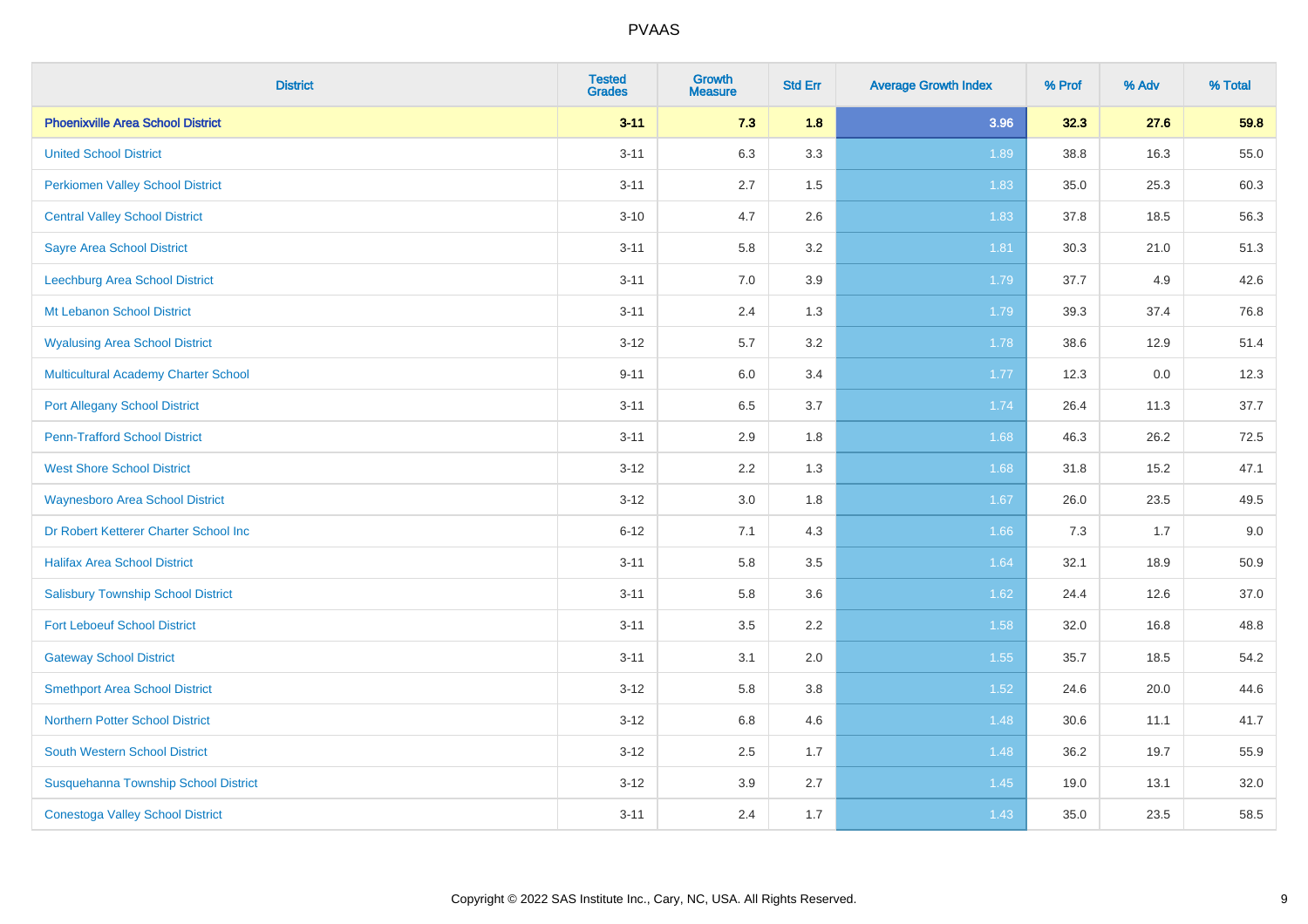| <b>District</b>                                | <b>Tested</b><br><b>Grades</b> | <b>Growth</b><br><b>Measure</b> | <b>Std Err</b> | <b>Average Growth Index</b> | % Prof | % Adv | % Total |
|------------------------------------------------|--------------------------------|---------------------------------|----------------|-----------------------------|--------|-------|---------|
| <b>Phoenixville Area School District</b>       | $3 - 11$                       | 7.3                             | 1.8            | 3.96                        | 32.3   | 27.6  | 59.8    |
| <b>Midd-West School District</b>               | $3 - 11$                       | 3.6                             | 2.6            | 1.42                        | 28.6   | 25.0  | 53.6    |
| <b>Western Wayne School District</b>           | $3 - 11$                       | 3.6                             | 2.6            | 1.39                        | 30.8   | 16.2  | 47.0    |
| <b>Conemaugh Township Area School District</b> | $3 - 12$                       | 4.8                             | 3.5            | 1.39                        | 30.9   | 27.8  | 58.8    |
| <b>Mastery Charter School - Thomas Campus</b>  | $3 - 10$                       | 7.9                             | 5.7            | 1.39                        | 12.5   | 0.0   | 12.5    |
| <b>Chestnut Ridge School District</b>          | $3 - 12$                       | 4.0                             | 2.9            | 1.38                        | 33.2   | 11.0  | 44.2    |
| Philipsburg-Osceola Area School District       | $3 - 11$                       | 4.1                             | 3.0            | 1.37                        | 22.5   | 16.2  | 38.8    |
| <b>Keystone School District</b>                | $3 - 11$                       | 7.8                             | 5.7            | 1.37                        | 35.0   | 45.0  | 80.0    |
| <b>Ringgold School District</b>                | $3 - 11$                       | 2.9                             | 2.2            | 1.32                        | 23.8   | 13.3  | 37.1    |
| Pennsylvania Virtual Charter School            | $3 - 11$                       | 4.4                             | 3.4            | 1.31                        | 29.8   | 21.2  | 51.0    |
| <b>Purchase Line School District</b>           | $3 - 12$                       | 4.3                             | 3.3            | 1.30                        | 32.3   | 9.0   | 41.4    |
| Johnsonburg Area School District               | $3 - 11$                       | $5.0\,$                         | 3.9            | 1.27                        | 35.5   | 11.8  | 47.4    |
| <b>Bloomsburg Area School District</b>         | $3 - 10$                       | 4.3                             | 3.4            | $1.26$                      | 36.5   | 20.6  | 57.1    |
| <b>Bellwood-Antis School District</b>          | $3 - 10$                       | 3.5                             | 2.8            | 1.24                        | 40.9   | 19.4  | 60.2    |
| <b>Upper Dublin School District</b>            | $3 - 12$                       | 2.1                             | 1.8            | 1.19                        | 34.7   | 30.0  | 64.7    |
| <b>Solanco School District</b>                 | $3 - 11$                       | 2.2                             | 1.8            | 1.18                        | 27.2   | 15.0  | 42.3    |
| <b>Newport School District</b>                 | $3 - 12$                       | 3.8                             | 3.3            | 1.17                        | 38.8   | 10.4  | 49.2    |
| People For People Charter School               | $3 - 12$                       | 6.4                             | 5.6            | 1.15                        | 2.4    | 0.0   | 2.4     |
| <b>Esperanza Cyber Charter School</b>          | $3 - 11$                       | 7.1                             | 6.1            | 1.15                        | 8.8    | 2.9   | 11.8    |
| <b>Southeast Delco School District</b>         | $3 - 10$                       | 3.9                             | 3.5            | 1.12                        | 18.6   | 3.4   | 22.0    |
| <b>Athens Area School District</b>             | $3 - 11$                       | 2.6                             | 2.3            | 1.11                        | 34.9   | 12.3  | 47.3    |
| <b>Haverford Township School District</b>      | $3 - 11$                       | 1.4                             | 1.4            | 1.05                        | 36.7   | 26.3  | 63.0    |
| <b>Bermudian Springs School District</b>       | $3 - 11$                       | 2.5                             | 2.4            | 1.05                        | 31.8   | 23.5  | 55.3    |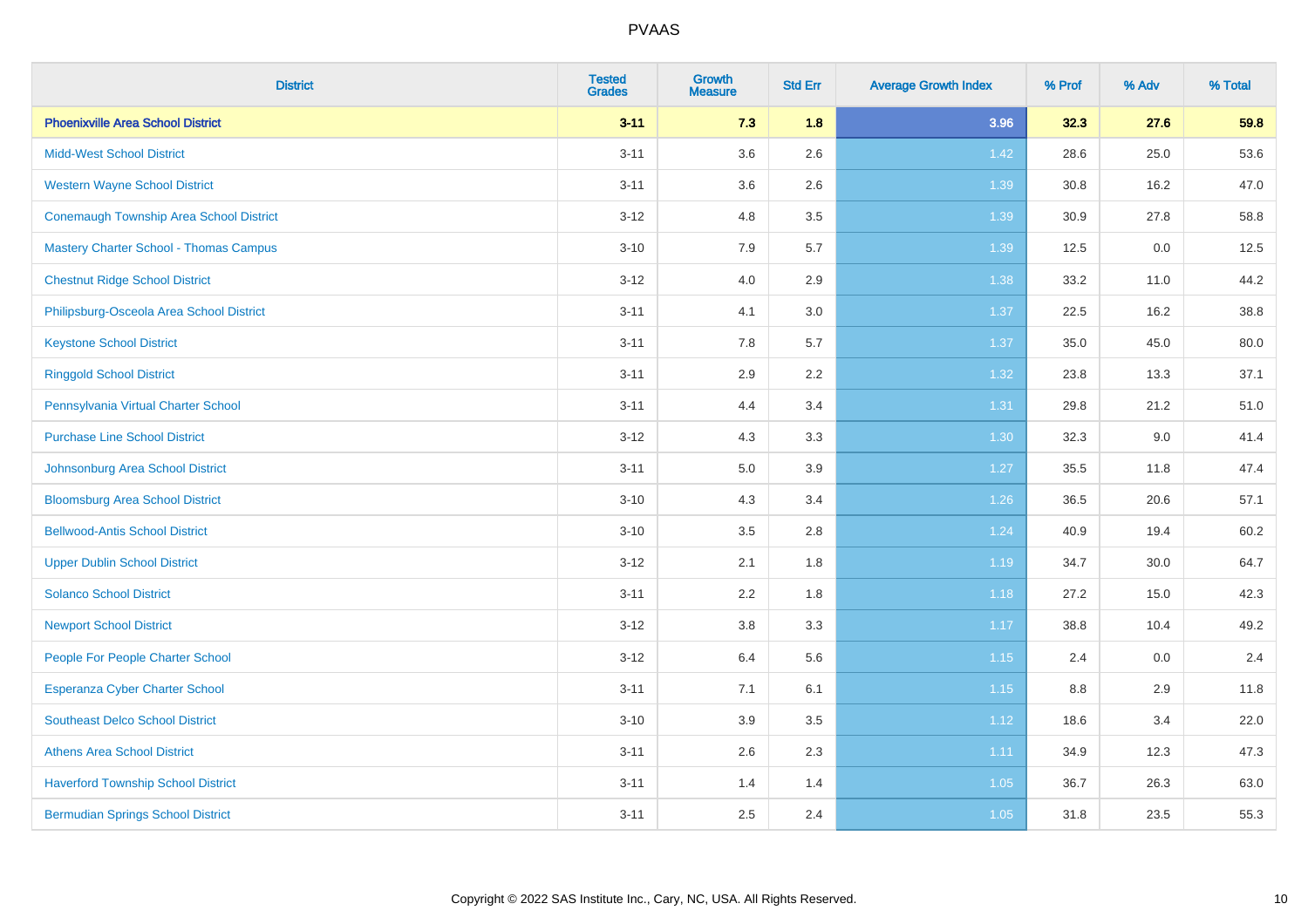| <b>District</b>                                 | <b>Tested</b><br><b>Grades</b> | <b>Growth</b><br><b>Measure</b> | <b>Std Err</b> | <b>Average Growth Index</b> | % Prof | % Adv | % Total |
|-------------------------------------------------|--------------------------------|---------------------------------|----------------|-----------------------------|--------|-------|---------|
| <b>Phoenixville Area School District</b>        | $3 - 11$                       | 7.3                             | 1.8            | 3.96                        | 32.3   | 27.6  | 59.8    |
| <b>Sharpsville Area School District</b>         | $3 - 11$                       | 3.8                             | 3.7            | 1.04                        | 41.1   | 23.2  | 64.3    |
| <b>Brownsville Area School District</b>         | $3 - 12$                       | 3.9                             | 3.8            | 1.04                        | 22.0   | 8.5   | 30.5    |
| Esperanza Academy Charter School                | $4 - 11$                       | 2.1                             | 2.1            | 1.01                        | 14.2   | 3.6   | 17.8    |
| <b>Galeton Area School District</b>             | $3 - 11$                       | 5.4                             | 5.4            | $1.01$                      | 33.3   | 22.2  | 55.6    |
| <b>West Jefferson Hills School District</b>     | $3 - 11$                       | 1.9                             | 1.9            | 0.99                        | 34.8   | 27.3  | 62.1    |
| <b>Centennial School District</b>               | $3 - 10$                       | 1.5                             | 1.5            | 0.98                        | 23.6   | 12.4  | 36.0    |
| <b>Eastern Lancaster County School District</b> | $3 - 12$                       | 2.9                             | 3.2            | 0.91                        | 35.2   | 36.4  | 71.6    |
| <b>Pottstown School District</b>                | $3 - 12$                       | 2.0                             | 2.2            | 0.88                        | 19.4   | 6.2   | 25.6    |
| Hope For Hyndman Charter School                 | $3 - 11$                       | 5.1                             | 5.8            | 0.88                        | 14.3   | 7.1   | 21.4    |
| <b>Clarion Area School District</b>             | $3 - 11$                       | 3.2                             | 3.7            | 0.88                        | 31.7   | 13.3  | 45.0    |
| Aspira Bilingual Cyber Charter School           | $3 - 11$                       | 5.1                             | 5.8            | 0.87                        | 4.8    | 0.0   | 4.8     |
| <b>Blackhawk School District</b>                | $3 - 11$                       | 2.0                             | 2.3            | 0.87                        | 34.6   | 20.7  | 55.3    |
| <b>Moon Area School District</b>                | $3 - 11$                       | 1.5                             | 1.8            | 0.86                        | 34.5   | 25.5  | 60.0    |
| <b>North Clarion County School District</b>     | $3 - 12$                       | 3.4                             | 4.1            | 0.83                        | 45.0   | 18.8  | 63.8    |
| <b>Penn-Delco School District</b>               | $3 - 11$                       | 1.3                             | 1.8            | 0.75                        | 26.5   | 12.6  | 39.1    |
| <b>School Lane Charter School</b>               | $3 - 11$                       | 2.6                             | 3.6            | 0.72                        | 23.1   | 18.7  | 41.8    |
| <b>Lewisburg Area School District</b>           | $3 - 11$                       | 1.7                             | 2.4            | 0.72                        | 35.9   | 35.9  | 71.8    |
| <b>Forest Hills School District</b>             | $3 - 11$                       | 1.8                             | 2.5            | 0.71                        | 28.8   | 10.3  | 39.1    |
| <b>Tunkhannock Area School District</b>         | $3 - 11$                       | 1.4                             | 2.0            | 0.71                        | 29.8   | 18.1  | 47.9    |
| <b>Mercer Area School District</b>              | $3 - 11$                       | $2.2\,$                         | 3.1            | 0.70                        | 24.4   | 11.8  | 36.2    |
| <b>Springfield School District</b>              | $3 - 11$                       | 1.2                             | 1.7            | 0.69                        | 31.8   | 25.2  | 56.9    |
| <b>Williams Valley School District</b>          | $3 - 11$                       | 2.6                             | 3.7            | 0.69                        | 17.0   | 5.1   | 22.0    |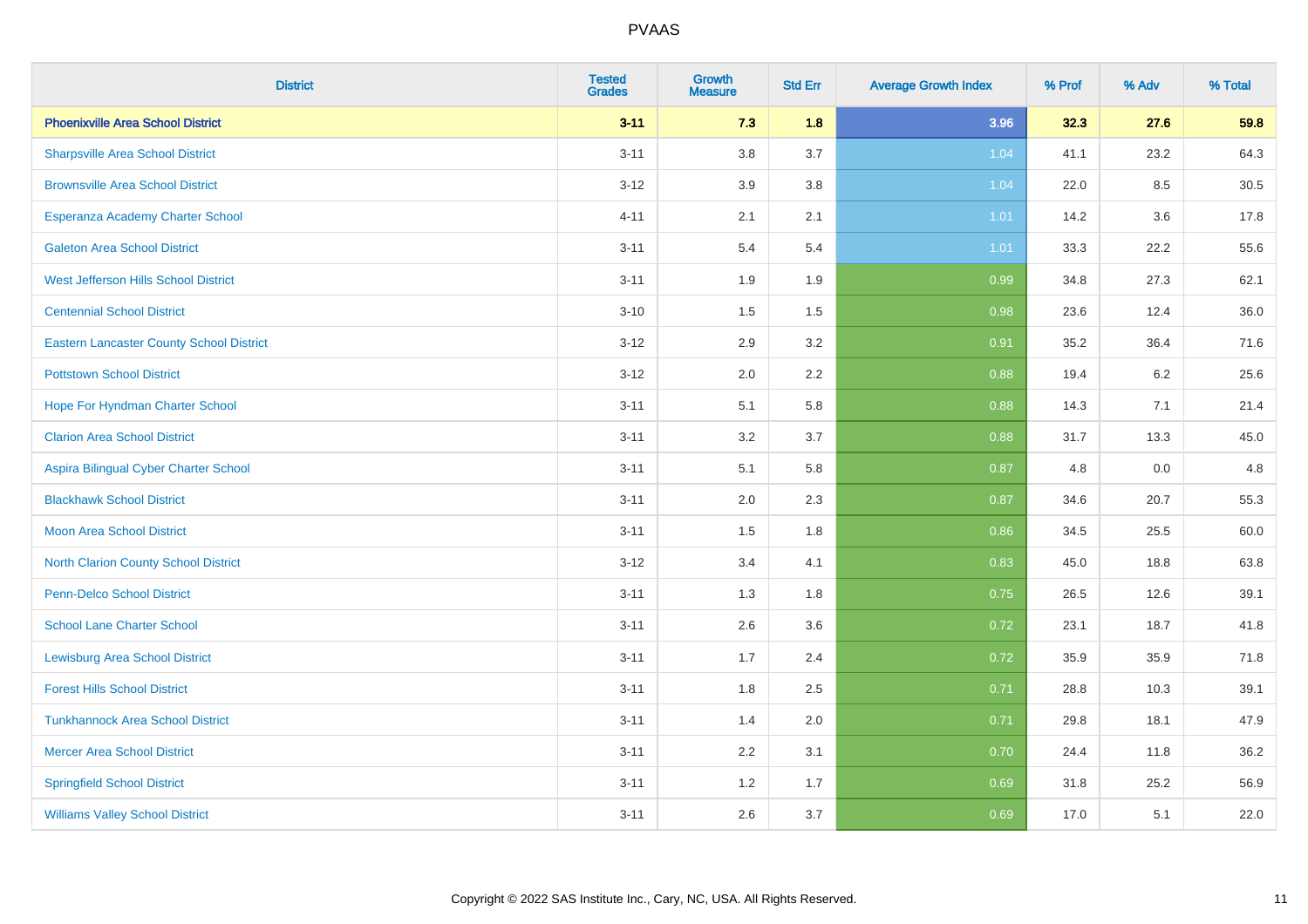| <b>District</b>                                    | <b>Tested</b><br><b>Grades</b> | <b>Growth</b><br><b>Measure</b> | <b>Std Err</b> | <b>Average Growth Index</b> | % Prof | % Adv | % Total |
|----------------------------------------------------|--------------------------------|---------------------------------|----------------|-----------------------------|--------|-------|---------|
| <b>Phoenixville Area School District</b>           | $3 - 11$                       | 7.3                             | 1.8            | 3.96                        | 32.3   | 27.6  | 59.8    |
| <b>Union School District</b>                       | $3 - 12$                       | 2.5                             | 3.7            | 0.69                        | 17.9   | 10.4  | 28.4    |
| <b>Mastery Charter School - Pickett Campus</b>     | $6 - 10$                       | 2.7                             | 4.2            | 0.65                        | 20.6   | 0.0   | 20.6    |
| <b>Belmont Charter School</b>                      | $3 - 10$                       | 2.2                             | 3.4            | 0.64                        | 5.3    | 1.8   | $7.0\,$ |
| <b>Bensalem Township School District</b>           | $3 - 11$                       | 1.0                             | 1.6            | 0.63                        | 24.3   | 10.7  | 34.9    |
| <b>Bethlehem-Center School District</b>            | $3 - 10$                       | 2.1                             | 3.5            | 0.59                        | 32.3   | 4.6   | 36.9    |
| <b>Sullivan County School District</b>             | $3 - 10$                       | 2.5                             | 4.3            | 0.58                        | 43.6   | 7.7   | 51.3    |
| <b>Abington School District</b>                    | $3 - 10$                       | 0.9                             | 1.6            | 0.57                        | 29.7   | 28.7  | 58.4    |
| <b>Oley Valley School District</b>                 | $3 - 11$                       | 1.4                             | 2.4            | 0.56                        | 37.4   | 23.9  | 61.4    |
| <b>Upper Moreland Township School District</b>     | $3 - 11$                       | 1.1                             | 2.0            | 0.56                        | 24.8   | 26.6  | 51.3    |
| <b>Seneca Valley School District</b>               | $3 - 11$                       | 0.8                             | 1.4            | 0.54                        | 40.6   | 25.2  | 65.8    |
| Shenango Area School District                      | $3 - 11$                       | 1.7                             | 3.2            | 0.52                        | 41.4   | 13.8  | 55.3    |
| Juniata Valley School District                     | $3 - 11$                       | 1.6                             | 3.2            | 0.51                        | 23.1   | 9.4   | 32.5    |
| Daniel Boone Area School District                  | $3 - 12$                       | 0.9                             | 1.9            | 0.46                        | 28.9   | 22.0  | 51.0    |
| <b>Annville-Cleona School District</b>             | $3 - 12$                       | 1.1                             | 2.4            | 0.45                        | 34.8   | 13.6  | 48.5    |
| <b>MaST Community Charter School II</b>            | $3 - 10$                       | 1.4                             | 3.0            | 0.45                        | 16.1   | 4.6   | 20.7    |
| Philadelphia Electrical & Tech Charter High School | $10 - 10$                      | 1.2                             | 2.6            | 0.45                        | 0.9    | 0.0   | 0.9     |
| <b>Brentwood Borough School District</b>           | $3 - 11$                       | 1.3                             | 3.0            | 0.44                        | 20.2   | 16.0  | 36.2    |
| <b>Austin Area School District</b>                 | $3 - 11$                       | 2.6                             | 6.0            | 0.43                        | 25.0   | 18.8  | 43.8    |
| <b>Reach Cyber Charter School</b>                  | $3 - 11$                       | 1.4                             | 3.6            | 0.40                        | 32.9   | 15.2  | 48.1    |
| Pennsylvania Cyber Charter School                  | $3 - 11$                       | 0.6                             | 1.5            | 0.37                        | 20.8   | 8.1   | 28.9    |
| <b>Upper Adams School District</b>                 | $3 - 11$                       | 0.9                             | 2.5            | 0.37                        | 33.0   | 17.0  | 50.0    |
| <b>Wattsburg Area School District</b>              | $3 - 11$                       | 1.0                             | 2.7            | 0.36                        | 20.4   | 12.4  | 32.7    |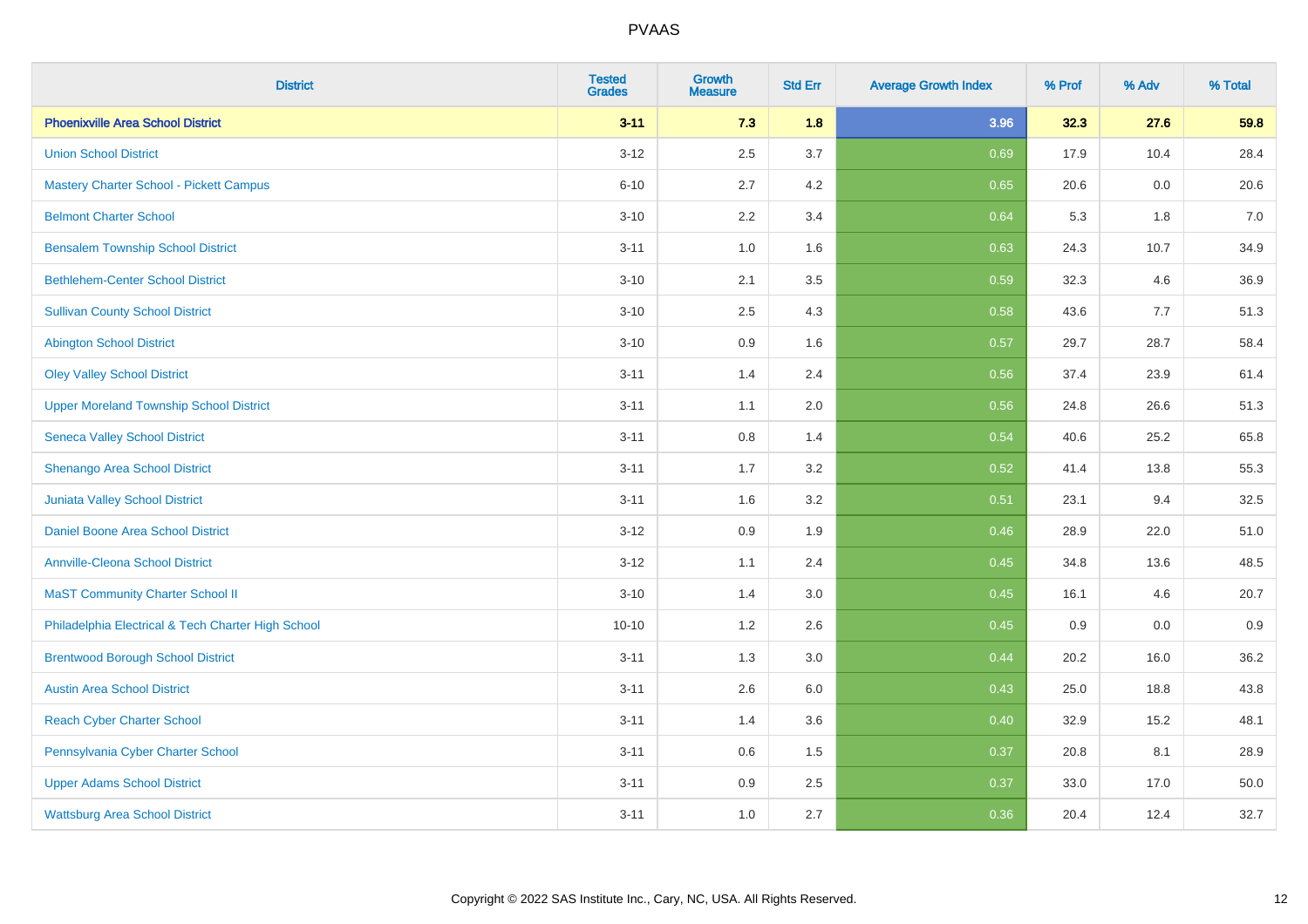| <b>District</b>                                  | <b>Tested</b><br><b>Grades</b> | <b>Growth</b><br><b>Measure</b> | <b>Std Err</b> | <b>Average Growth Index</b> | % Prof | % Adv | % Total |
|--------------------------------------------------|--------------------------------|---------------------------------|----------------|-----------------------------|--------|-------|---------|
| <b>Phoenixville Area School District</b>         | $3 - 11$                       | 7.3                             | 1.8            | 3.96                        | 32.3   | 27.6  | 59.8    |
| <b>North Star School District</b>                | $3 - 11$                       | 1.1                             | 3.3            | 0.34                        | 26.2   | 20.0  | 46.2    |
| <b>Avella Area School District</b>               | $3 - 12$                       | 1.6                             | 4.7            | 0.34                        | 34.8   | 7.2   | 42.0    |
| <b>Wilson School District</b>                    | $3 - 12$                       | 0.5                             | 1.5            | 0.32                        | 30.4   | 25.5  | 55.9    |
| <b>Hopewell Area School District</b>             | $3 - 11$                       | 0.8                             | 2.6            | 0.31                        | 34.5   | 12.4  | 46.9    |
| South Williamsport Area School District          | $3 - 10$                       | 0.9                             | 3.1            | 0.31                        | 38.4   | 11.6  | 50.0    |
| <b>New Foundations Charter School</b>            | $3 - 11$                       | 0.6                             | 2.2            | 0.29                        | 22.4   | 4.0   | 26.4    |
| <b>Jersey Shore Area School District</b>         | $3 - 11$                       | 0.7                             | 2.5            | 0.27                        | 39.3   | 13.6  | 52.9    |
| <b>Tech Freire Charter School</b>                | $9 - 11$                       | 0.7                             | 2.5            | 0.27                        | 3.6    | 0.0   | 3.6     |
| <b>Marion Center Area School District</b>        | $3 - 10$                       | 0.8                             | 2.9            | 0.27                        | 23.3   | 11.1  | 34.4    |
| <b>Shippensburg Area School District</b>         | $3 - 11$                       | 0.5                             | 1.8            | 0.26                        | 23.5   | 22.8  | 46.3    |
| <b>Hamburg Area School District</b>              | $3 - 11$                       | 0.6                             | 2.4            | 0.25                        | 28.0   | 15.5  | 43.6    |
| <b>Ridley School District</b>                    | $3 - 12$                       | 0.3                             | 1.6            | 0.21                        | 32.0   | 10.7  | 42.6    |
| <b>Tulpehocken Area School District</b>          | $3 - 12$                       | 1.0                             | 4.9            | 0.20                        | 11.5   | 23.1  | 34.6    |
| <b>Tidioute Community Charter School</b>         | $3 - 11$                       | 0.8                             | 4.4            | 0.19                        | 18.1   | 6.9   | 25.0    |
| <b>Garnet Valley School District</b>             | $3 - 10$                       | 0.2                             | 1.7            | 0.13                        | 34.9   | 26.4  | 61.3    |
| <b>Central Columbia School District</b>          | $3 - 12$                       | 0.3                             | 2.3            | 0.12                        | 25.4   | 37.6  | 63.0    |
| Altoona Area School District                     | $3 - 12$                       | 0.1                             | 1.5            | 0.07                        | 29.0   | 13.8  | 42.8    |
| Community Academy Of Philadelphia Charter School | $3 - 11$                       | 0.1                             | 2.6            | 0.06                        | 9.7    | 2.6   | 12.4    |
| Penn Hills School District                       | $3 - 11$                       | 0.0                             | 2.4            | 0.02                        | 18.4   | 7.1   | 25.6    |
| Southern Tioga School District                   | $3 - 11$                       | $-0.1$                          | 2.8            | $-0.03$                     | 26.3   | 10.3  | 36.6    |
| <b>Warren County School District</b>             | $3 - 11$                       | $-0.1$                          | 1.6            | $-0.06$                     | 26.7   | 9.7   | 36.4    |
| <b>Northern Cambria School District</b>          | $3 - 11$                       | $-0.3$                          | 3.4            | $-0.09$                     | 26.5   | 1.2   | 27.7    |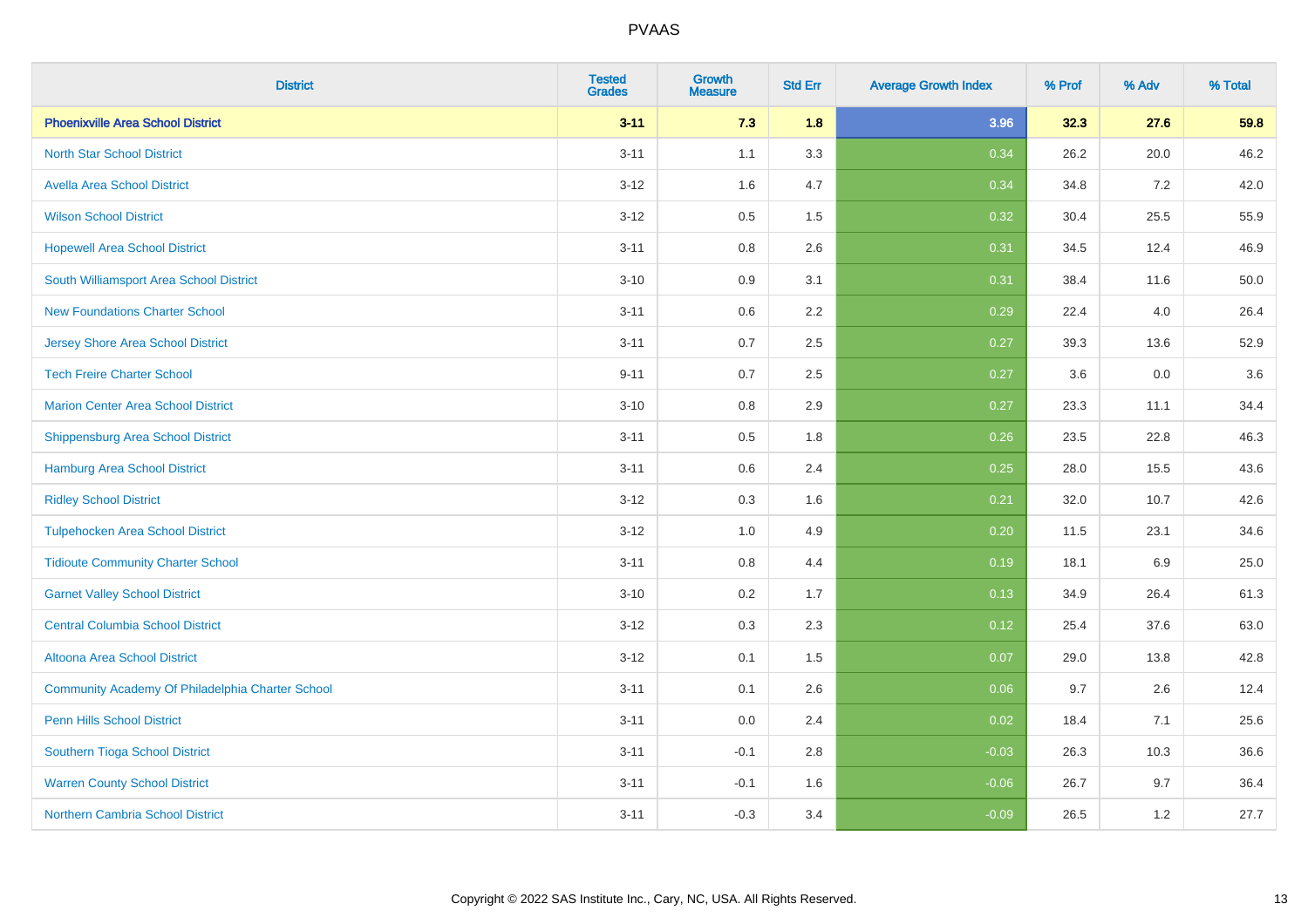| <b>District</b>                            | <b>Tested</b><br><b>Grades</b> | <b>Growth</b><br><b>Measure</b> | <b>Std Err</b> | <b>Average Growth Index</b> | % Prof | % Adv | % Total  |
|--------------------------------------------|--------------------------------|---------------------------------|----------------|-----------------------------|--------|-------|----------|
| <b>Phoenixville Area School District</b>   | $3 - 11$                       | 7.3                             | 1.8            | 3.96                        | 32.3   | 27.6  | 59.8     |
| <b>Freeport Area School District</b>       | $3 - 10$                       | $-0.2$                          | 2.1            | $-0.10$                     | 37.4   | 29.8  | 67.2     |
| Lehigh Career & Technical Institute        | $10 - 12$                      | $-0.7$                          | 6.3            | $-0.11$                     | 36.4   | 4.6   | 40.9     |
| <b>Brockway Area School District</b>       | $3 - 11$                       | $-0.4$                          | 3.5            | $-0.11$                     | 41.2   | 13.8  | 55.0     |
| <b>Harrisburg City School District</b>     | $3 - 11$                       | $-0.2$                          | 2.0            | $-0.11$                     | 6.0    | 2.0   | 8.0      |
| <b>Wilson Area School District</b>         | $3 - 11$                       | $-0.3$                          | 2.4            | $-0.12$                     | 35.4   | 14.6  | 50.0     |
| <b>Fairfield Area School District</b>      | $3 - 11$                       | $-0.5$                          | 3.6            | $-0.13$                     | 43.9   | 6.1   | $50.0\,$ |
| <b>Otto-Eldred School District</b>         | $3 - 11$                       | $-0.5$                          | 3.5            | $-0.13$                     | 35.8   | 10.5  | 46.3     |
| <b>Greencastle-Antrim School District</b>  | $3 - 11$                       | $-0.3$                          | 2.0            | $-0.14$                     | 30.9   | 22.2  | 53.1     |
| <b>Portage Area School District</b>        | $3 - 10$                       | $-0.5$                          | 3.3            | $-0.14$                     | 27.0   | 20.6  | 47.6     |
| <b>Central Greene School District</b>      | $3 - 11$                       | $-0.4$                          | 2.5            | $-0.15$                     | 27.8   | 14.8  | 42.6     |
| South Side Area School District            | $3 - 11$                       | $-0.6$                          | 3.1            | $-0.19$                     | 24.0   | 28.0  | 52.0     |
| Jeannette City School District             | $3 - 11$                       | $-0.7$                          | 3.4            | $-0.20$                     | 26.8   | 4.1   | 30.9     |
| <b>Fort Cherry School District</b>         | $3 - 10$                       | $-0.7$                          | 3.1            | $-0.21$                     | 30.6   | 14.1  | 44.7     |
| <b>Claysburg-Kimmel School District</b>    | $3 - 11$                       | $-1.2$                          | 5.2            | $-0.22$                     | 5.0    | 0.0   | $5.0\,$  |
| <b>Blacklick Valley School District</b>    | $3 - 11$                       | $-0.9$                          | 3.9            | $-0.23$                     | 7.7    | 7.7   | 15.4     |
| <b>Evergreen Community Charter School</b>  | $6 - 11$                       | $-1.1$                          | 4.7            | $-0.23$                     | 34.6   | 26.9  | 61.5     |
| <b>Ferndale Area School District</b>       | $3 - 10$                       | $-1.1$                          | 4.1            | $-0.27$                     | 21.0   | 7.9   | 29.0     |
| Northern Lebanon School District           | $3 - 11$                       | $-0.7$                          | 2.3            | $-0.29$                     | 18.8   | 6.8   | 25.6     |
| <b>Cranberry Area School District</b>      | $3 - 12$                       | $-0.9$                          | 3.1            | $-0.29$                     | 25.5   | 9.7   | 35.2     |
| Mastery Charter High School-Lenfest Campus | $7 - 11$                       | $-1.8$                          | 5.8            | $-0.30$                     | 26.3   | 0.0   | 26.3     |
| South Allegheny School District            | $3 - 11$                       | $-0.9$                          | 3.1            | $-0.30$                     | 23.8   | 2.5   | 26.2     |
| <b>Columbia Borough School District</b>    | $3 - 12$                       | $-1.1$                          | 3.6            | $-0.31$                     | 17.2   | 1.7   | 19.0     |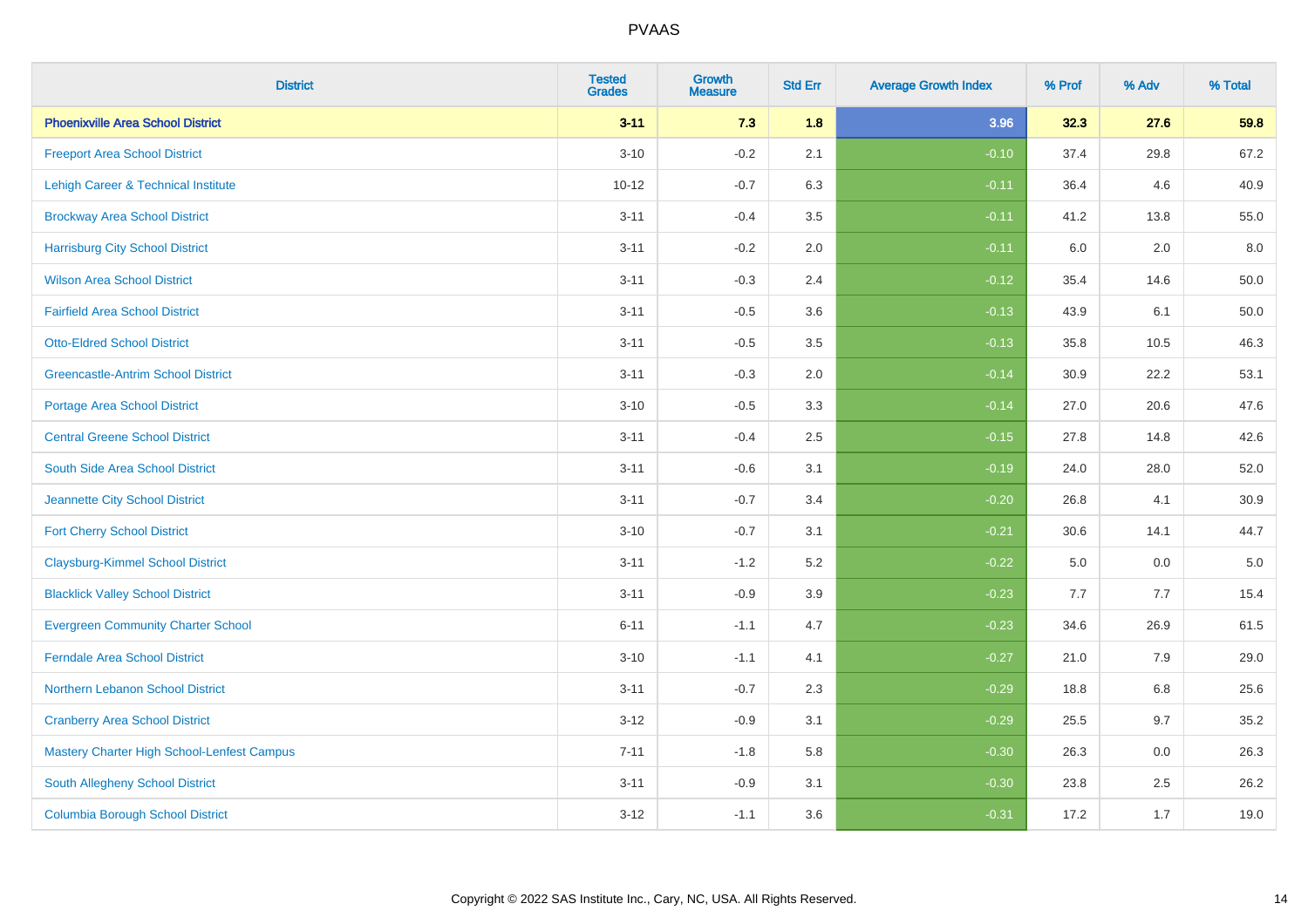| <b>District</b>                                         | <b>Tested</b><br><b>Grades</b> | Growth<br><b>Measure</b> | <b>Std Err</b> | <b>Average Growth Index</b> | % Prof | % Adv | % Total |
|---------------------------------------------------------|--------------------------------|--------------------------|----------------|-----------------------------|--------|-------|---------|
| <b>Phoenixville Area School District</b>                | $3 - 11$                       | 7.3                      | 1.8            | 3.96                        | 32.3   | 27.6  | 59.8    |
| <b>Clairton City School District</b>                    | $3 - 11$                       | $-1.6$                   | 5.0            | $-0.32$                     | 3.8    | 0.5   | 4.4     |
| <b>Forest City Regional School District</b>             | $3 - 12$                       | $-1.2$                   | 3.6            | $-0.33$                     | 26.5   | 8.2   | 34.7    |
| <b>Palmerton Area School District</b>                   | $3 - 11$                       | $-0.9$                   | 2.7            | $-0.34$                     | 34.3   | 14.3  | 48.6    |
| <b>MaST Community Charter School</b>                    | $3 - 10$                       | $-0.9$                   | 2.5            | $-0.34$                     | 25.0   | 21.6  | 46.6    |
| <b>Clearfield Area School District</b>                  | $3 - 10$                       | $-1.3$                   | 3.7            | $-0.34$                     | 43.9   | 24.6  | 68.4    |
| <b>Everett Area School District</b>                     | $3 - 11$                       | $-1.1$                   | 3.1            | $-0.34$                     | 34.2   | 13.2  | 47.4    |
| <b>Pine Grove Area School District</b>                  | $3 - 11$                       | $-1.1$                   | 3.0            | $-0.36$                     | 29.5   | 14.3  | 43.8    |
| <b>Westmont Hilltop School District</b>                 | $3 - 11$                       | $-1.0$                   | 2.8            | $-0.36$                     | 33.3   | 14.7  | 48.0    |
| <b>Forest Area School District</b>                      | $3 - 11$                       | $-1.8$                   | 4.7            | $-0.37$                     | 18.9   | 15.1  | 34.0    |
| <b>Farrell Area School District</b>                     | $3 - 11$                       | $-1.9$                   | 4.2            | $-0.44$                     | 9.3    | 11.6  | 20.9    |
| <b>Burrell School District</b>                          | $3 - 11$                       | $-1.5$                   | 3.3            | $-0.44$                     | 27.8   | 17.7  | 45.6    |
| <b>Chichester School District</b>                       | $3 - 11$                       | $-1.8$                   | 4.2            | $-0.44$                     | 40.0   | 14.0  | 54.0    |
| <b>Schuylkill Valley School District</b>                | $3 - 11$                       | $-1.0$                   | 2.2            | $-0.47$                     | 29.8   | 20.2  | 50.0    |
| <b>Allegheny Valley School District</b>                 | $3 - 11$                       | $-1.9$                   | 3.9            | $-0.48$                     | 31.8   | 11.4  | 43.2    |
| <b>York Academy Regional Charter School</b>             | $3 - 11$                       | $-2.3$                   | 4.4            | $-0.52$                     | 23.5   | 2.0   | 25.5    |
| <b>Lakeview School District</b>                         | $3 - 11$                       | $-1.9$                   | 3.5            | $-0.53$                     | 41.5   | 12.3  | 53.8    |
| Southeastern Greene School District                     | $3 - 10$                       | $-2.3$                   | 4.4            | $-0.53$                     | 29.0   | 9.7   | 38.7    |
| <b>Susq-Cyber Charter School</b>                        | $9 - 11$                       | $-3.2$                   | 5.8            | $-0.54$                     | 23.8   | 4.8   | 28.6    |
| Center For Student Learning Charter School At Pennsbury | $6 - 12$                       | $-3.3$                   | 6.0            | $-0.55$                     | 23.1   | 0.0   | 23.1    |
| <b>Penns Manor Area School District</b>                 | $3 - 12$                       | $-1.9$                   | 3.5            | $-0.55$                     | 24.2   | 3.8   | 28.0    |
| <b>Highlands School District</b>                        | $3 - 11$                       | $-1.3$                   | 2.3            | $-0.55$                     | 32.6   | 10.5  | 43.0    |
| <b>South Eastern School District</b>                    | $3 - 11$                       | $-1.0$                   | 1.8            | $-0.55$                     | 36.4   | 17.1  | 53.5    |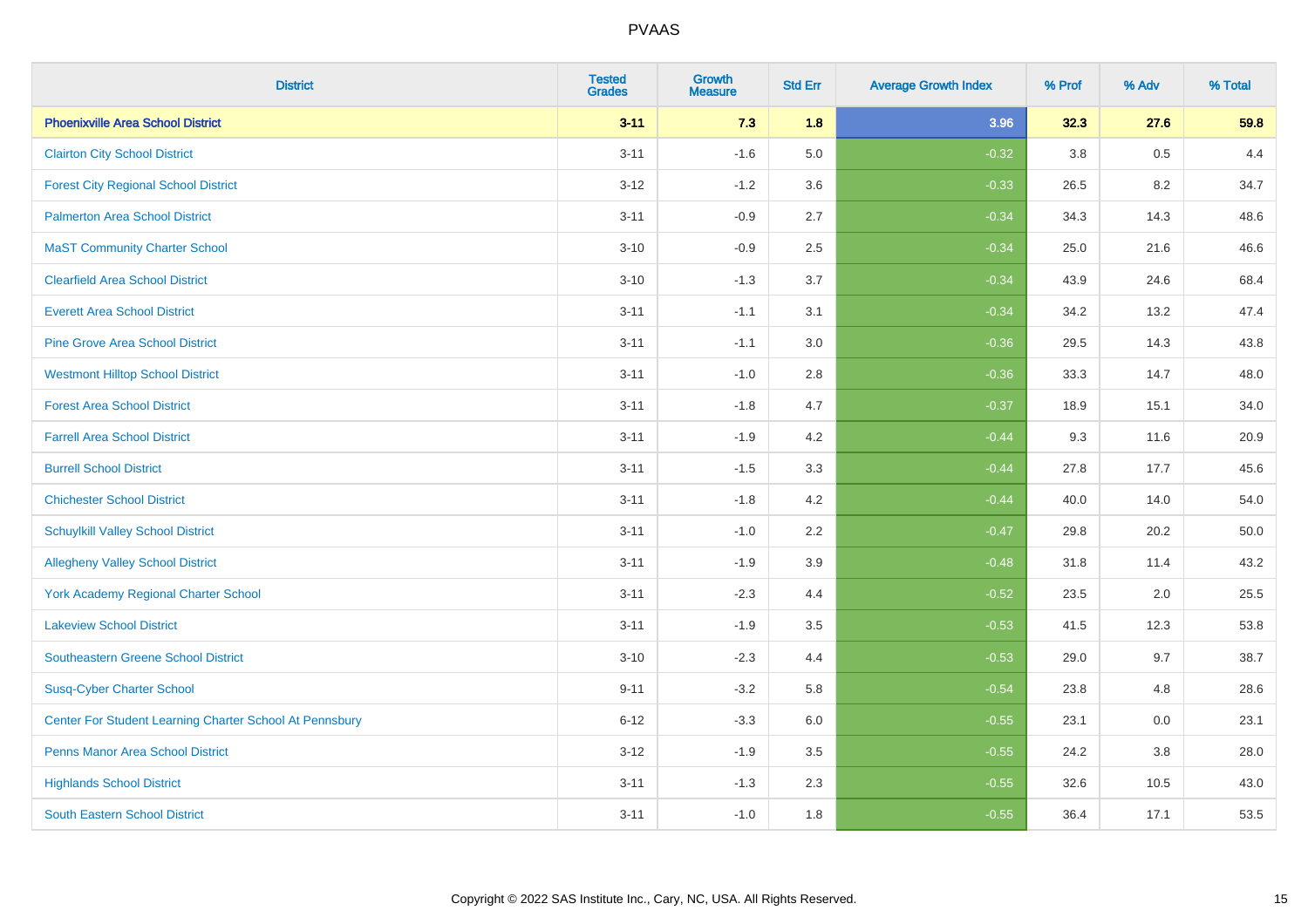| <b>District</b>                             | <b>Tested</b><br><b>Grades</b> | <b>Growth</b><br><b>Measure</b> | <b>Std Err</b> | <b>Average Growth Index</b> | % Prof | % Adv | % Total |
|---------------------------------------------|--------------------------------|---------------------------------|----------------|-----------------------------|--------|-------|---------|
| <b>Phoenixville Area School District</b>    | $3 - 11$                       | 7.3                             | 1.8            | 3.96                        | 32.3   | 27.6  | 59.8    |
| <b>Exeter Township School District</b>      | $3 - 11$                       | $-1.0$                          | 1.7            | $-0.58$                     | 27.2   | 15.6  | 42.8    |
| <b>Bangor Area School District</b>          | $3 - 12$                       | $-1.2$                          | 2.0            | $-0.60$                     | 25.8   | 12.7  | 38.5    |
| <b>Carlynton School District</b>            | $3 - 11$                       | $-2.0$                          | 3.2            | $-0.62$                     | 27.9   | 5.2   | 33.1    |
| <b>Lebanon School District</b>              | $3 - 11$                       | $-1.2$                          | 1.9            | $-0.63$                     | 15.2   | 6.4   | 21.6    |
| Propel Charter School - Braddock Hills      | $3 - 11$                       | $-2.1$                          | 3.3            | $-0.63$                     | 4.8    | 3.2   | 8.1     |
| <b>New Brighton Area School District</b>    | $3 - 11$                       | $-2.1$                          | 3.2            | $-0.65$                     | 31.5   | 11.1  | 42.6    |
| <b>Monessen City School District</b>        | $3 - 10$                       | $-3.9$                          | 5.6            | $-0.69$                     | 21.0   | 10.5  | 31.6    |
| <b>Tri-Valley School District</b>           | $3 - 10$                       | $-2.7$                          | 3.9            | $-0.69$                     | 31.0   | 9.5   | 40.5    |
| Northern Bedford County School District     | $3 - 11$                       | $-2.3$                          | 3.3            | $-0.69$                     | 26.2   | 16.9  | 43.1    |
| <b>Norwin School District</b>               | $3 - 11$                       | $-1.1$                          | 1.6            | $-0.70$                     | 37.7   | 27.6  | 65.2    |
| <b>Albert Gallatin Area School District</b> | $3 - 11$                       | $-1.7$                          | 2.3            | $-0.72$                     | 31.9   | 20.7  | 52.7    |
| <b>Valley Grove School District</b>         | $3 - 10$                       | $-4.0$                          | 5.5            | $-0.72$                     | 68.4   | 15.8  | 84.2    |
| Urban Pathways 6-12 Charter School          | $6 - 11$                       | $-4.1$                          | 5.7            | $-0.72$                     | 0.0    | 0.0   | $0.0\,$ |
| <b>Roberto Clemente Charter School</b>      | $3 - 12$                       | $-3.3$                          | 4.1            | $-0.79$                     | 22.7   | 4.6   | 27.3    |
| <b>Bradford Area School District</b>        | $3 - 12$                       | $-1.8$                          | 2.3            | $-0.79$                     | 31.2   | 16.7  | 47.9    |
| Mastery Charter School - Shoemaker Campus   | $7 - 10$                       | $-2.3$                          | 2.8            | $-0.81$                     | 10.1   | 3.7   | 13.8    |
| <b>Northgate School District</b>            | $3 - 11$                       | $-3.0$                          | 3.4            | $-0.85$                     | 35.6   | 6.8   | 42.4    |
| <b>Minersville Area School District</b>     | $3 - 11$                       | $-2.9$                          | 3.4            | $-0.86$                     | 27.4   | 9.7   | 37.1    |
| <b>Reynolds School District</b>             | $3 - 10$                       | $-3.0$                          | 3.5            | $-0.87$                     | 27.3   | 9.1   | 36.4    |
| <b>Carbondale Area School District</b>      | $3 - 10$                       | $-2.8$                          | 3.2            | $-0.87$                     | 27.5   | 2.9   | 30.4    |
| <b>Mount Union Area School District</b>     | $3 - 10$                       | $-2.5$                          | 2.8            | $-0.89$                     | 19.8   | 5.8   | 25.6    |
| <b>Uniontown Area School District</b>       | $3 - 11$                       | $-2.8$                          | 3.1            | $-0.91$                     | 31.7   | 7.3   | 39.0    |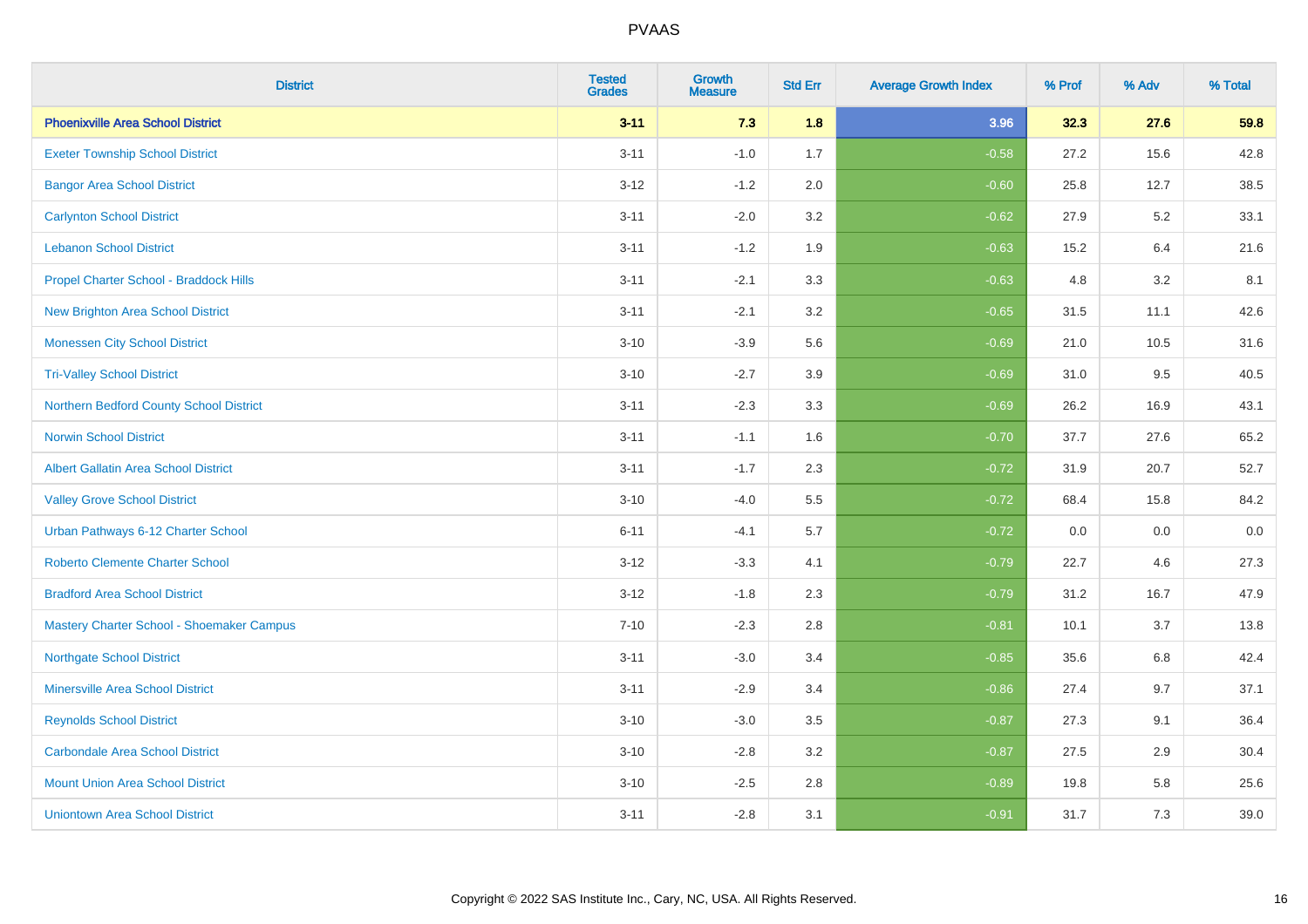| <b>District</b>                                 | <b>Tested</b><br><b>Grades</b> | <b>Growth</b><br><b>Measure</b> | <b>Std Err</b> | <b>Average Growth Index</b> | % Prof | % Adv   | % Total |
|-------------------------------------------------|--------------------------------|---------------------------------|----------------|-----------------------------|--------|---------|---------|
| <b>Phoenixville Area School District</b>        | $3 - 11$                       | 7.3                             | 1.8            | 3.96                        | 32.3   | 27.6    | 59.8    |
| <b>Conneaut School District</b>                 | $3 - 12$                       | $-2.3$                          | 2.6            | $-0.91$                     | 27.4   | 9.7     | 37.1    |
| <b>Wyomissing Area School District</b>          | $3 - 12$                       | $-2.4$                          | 2.6            | $-0.92$                     | 25.6   | 28.1    | 53.7    |
| <b>Propel Charter School-Montour</b>            | $3 - 10$                       | $-3.4$                          | 3.6            | $-0.93$                     | 7.7    | $0.0\,$ | 7.7     |
| <b>KIPP Dubois Charter School</b>               | $9 - 10$                       | $-3.0$                          | 3.1            | $-0.95$                     | 10.0   | 0.0     | 10.0    |
| <b>Northwest Area School District</b>           | $3 - 10$                       | $-3.2$                          | 3.3            | $-0.97$                     | 30.4   | 13.0    | 43.5    |
| <b>Sugar Valley Rural Charter School</b>        | $3 - 11$                       | $-3.6$                          | 3.7            | $-0.98$                     | 10.3   | 0.0     | 10.3    |
| <b>Shamokin Area School District</b>            | $3 - 11$                       | $-2.6$                          | 2.5            | $-1.06$                     | 19.6   | 9.8     | 29.3    |
| <b>Mahanoy Area School District</b>             | $3 - 10$                       | $-3.4$                          | 3.1            | $-1.07$                     | 21.4   | 8.6     | 30.0    |
| <b>Moshannon Valley School District</b>         | $3 - 10$                       | $-5.1$                          | 4.6            | $-1.12$                     | 25.0   | 12.5    | 37.5    |
| <b>Cameron County School District</b>           | $3-12$                         | $-5.0$                          | 4.4            | $-1.12$                     | 34.9   | 4.8     | 39.7    |
| <b>Harmony Area School District</b>             | $3 - 10$                       | $-5.7$                          | $5.0\,$        | $-1.13$                     | 33.3   | 0.0     | 33.3    |
| Northwestern Lehigh School District             | $3 - 11$                       | $-2.4$                          | 2.1            | $-1.14$                     | 41.7   | 17.9    | 59.5    |
| <b>Beaver Area School District</b>              | $3 - 10$                       | $-3.0$                          | 2.5            | $-1.16$                     | 25.8   | 27.8    | 53.6    |
| <b>Shaler Area School District</b>              | $3 - 11$                       | $-2.1$                          | 1.8            | $-1.18$                     | 32.0   | 13.0    | 45.0    |
| <b>Susquehanna Community School District</b>    | $3 - 11$                       | $-4.5$                          | 3.8            | $-1.19$                     | 31.9   | $8.8\,$ | 40.7    |
| <b>Cornell School District</b>                  | $3 - 11$                       | $-5.5$                          | 4.6            | $-1.20$                     | 11.3   | $3.2\,$ | 14.5    |
| <b>Millville Area School District</b>           | $3-12$                         | $-5.6$                          | 4.4            | $-1.26$                     | 31.4   | 11.4    | 42.9    |
| <b>Springfield Township School District</b>     | $3 - 11$                       | $-3.9$                          | 3.1            | $-1.27$                     | 37.2   | 30.8    | 68.1    |
| <b>Propel Charter School-Homestead</b>          | $3 - 11$                       | $-5.0$                          | 3.9            | $-1.27$                     | 7.3    | 0.0     | 7.3     |
| <b>Keystone Education Center Charter School</b> | $3 - 12$                       | $-6.5$                          | 5.1            | $-1.28$                     | 0.0    | 0.0     | 0.0     |
| <b>Bucks County Technical High School</b>       | $9 - 10$                       | $-2.9$                          | 2.2            | $-1.29$                     | 27.7   | 10.4    | 38.2    |
| <b>Shenandoah Valley School District</b>        | $3 - 11$                       | $-4.5$                          | 3.5            | $-1.29$                     | 14.3   | 0.0     | 14.3    |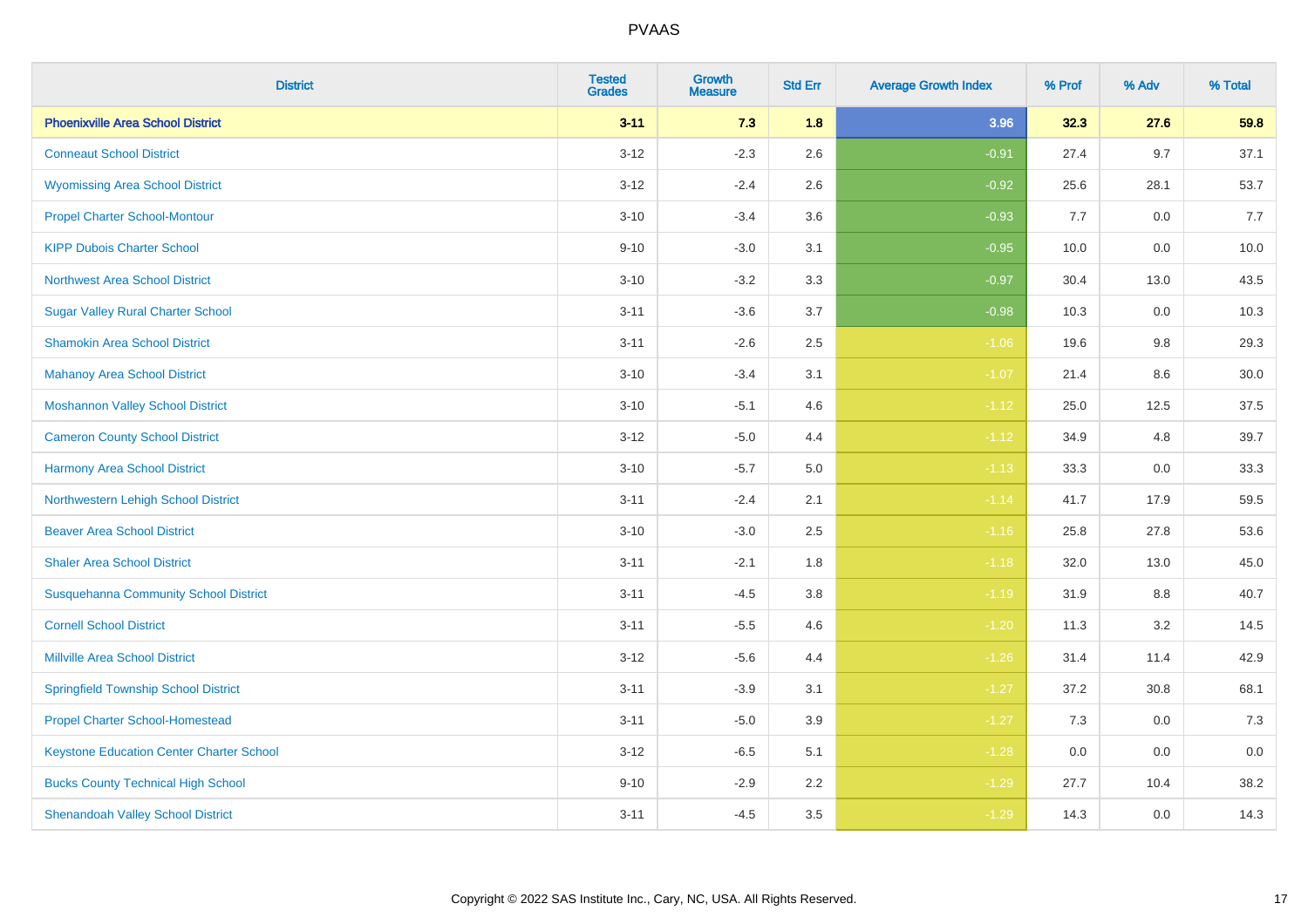| <b>District</b>                               | <b>Tested</b><br><b>Grades</b> | <b>Growth</b><br><b>Measure</b> | <b>Std Err</b> | <b>Average Growth Index</b> | % Prof | % Adv | % Total |
|-----------------------------------------------|--------------------------------|---------------------------------|----------------|-----------------------------|--------|-------|---------|
| <b>Phoenixville Area School District</b>      | $3 - 11$                       | 7.3                             | 1.8            | 3.96                        | 32.3   | 27.6  | 59.8    |
| Southern Fulton School District               | $3 - 11$                       | $-5.1$                          | 4.0            | $-1.29$                     | 21.7   | 13.0  | 34.8    |
| <b>Rose Tree Media School District</b>        | $3 - 10$                       | $-2.8$                          | 2.1            | $-1.33$                     | 35.2   | 29.6  | 64.8    |
| <b>Northeast Bradford School District</b>     | $3 - 10$                       | $-5.0$                          | 3.7            | $-1.35$                     | 30.6   | 4.8   | 35.5    |
| <b>Dubois Area School District</b>            | $3 - 11$                       | $-2.8$                          | 2.0            | $-1.37$                     | 35.5   | 19.0  | 54.6    |
| <b>Chester-Upland School District</b>         | $3 - 11$                       | $-3.6$                          | 2.6            | $-1.38$                     | 1.6    | 0.0   | 1.6     |
| <b>Franklin Area School District</b>          | $3 - 11$                       | $-3.7$                          | 2.6            | $-1.43$                     | 30.5   | 5.9   | 36.4    |
| <b>Weatherly Area School District</b>         | $3 - 11$                       | $-5.8$                          | 4.0            | $-1.44$                     | 32.1   | 8.9   | 41.1    |
| <b>Middletown Area School District</b>        | $3 - 11$                       | $-3.4$                          | 2.4            | $-1.44$                     | 34.3   | 15.2  | 49.4    |
| <b>Rochester Area School District</b>         | $3 - 11$                       | $-5.7$                          | 3.9            | $-1.45$                     | 14.9   | 2.1   | 17.0    |
| <b>Greater Johnstown School District</b>      | $3 - 11$                       | $-3.5$                          | 2.4            | $-1.45$                     | 10.3   | 1.3   | 11.5    |
| Salisbury-Elk Lick School District            | $3 - 11$                       | $-8.4$                          | 5.8            | $-1.45$                     | 33.3   | 5.6   | 38.9    |
| <b>Troy Area School District</b>              | $3 - 10$                       | $-4.7$                          | 3.2            | $-1.46$                     | 22.8   | 16.5  | 39.2    |
| <b>Towanda Area School District</b>           | $3 - 11$                       | $-4.0$                          | 2.6            | $-1.52$                     | 24.8   | 9.9   | 34.8    |
| <b>Crestwood School District</b>              | $3 - 11$                       | $-3.4$                          | 2.2            | $-1.52$                     | 33.1   | 21.7  | 54.9    |
| <b>Nazareth Area School District</b>          | $3 - 11$                       | $-2.5$                          | 1.7            | $-1.53$                     | 29.2   | 24.6  | 53.8    |
| <b>Universal Audenried Charter School</b>     | $9 - 11$                       | $-3.8$                          | 2.5            | $-1.53$                     | 3.0    | 0.5   | 3.5     |
| <b>Ridgway Area School District</b>           | $3 - 11$                       | $-6.1$                          | 4.0            | $-1.53$                     | 42.2   | 15.6  | 57.8    |
| <b>Conemaugh Valley School District</b>       | $3 - 12$                       | $-6.3$                          | 4.1            | $-1.54$                     | 23.7   | 5.1   | 28.8    |
| <b>Charleroi School District</b>              | $3 - 11$                       | $-4.3$                          | 2.7            | $-1.55$                     | 22.2   | 15.9  | 38.1    |
| <b>Shanksville-Stonycreek School District</b> | $3 - 10$                       | $-8.6$                          | 5.5            | $-1.55$                     | 17.6   | 23.5  | 41.2    |
| <b>Slippery Rock Area School District</b>     | $3 - 11$                       | $-3.8$                          | 2.5            | $-1.56$                     | 30.8   | 21.9  | 52.7    |
| Insight PA Cyber Charter School               | $3 - 11$                       | $-9.4$                          | 5.8            | $-1.62$                     | 25.6   | 4.6   | 30.2    |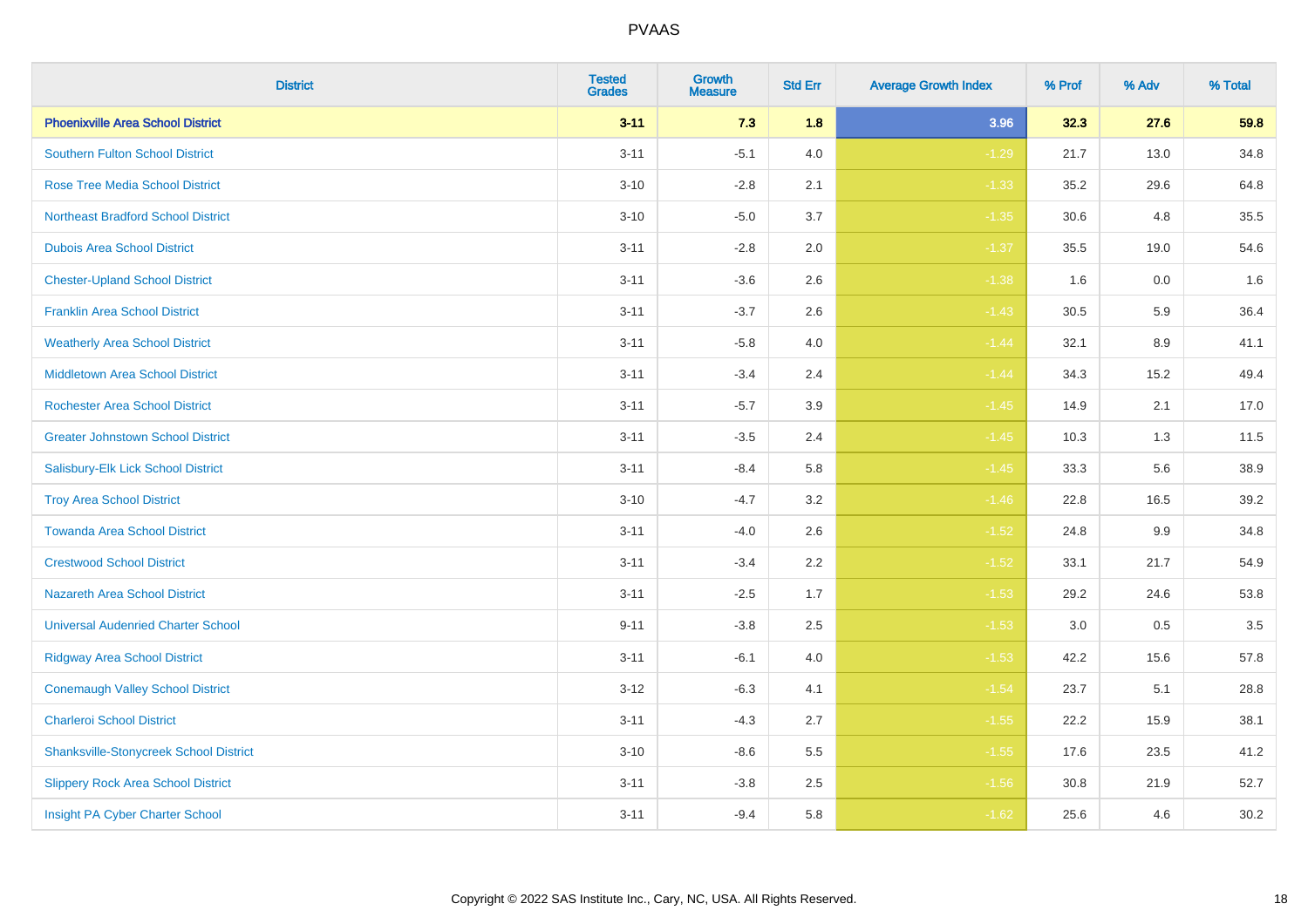| <b>District</b>                                        | <b>Tested</b><br><b>Grades</b> | Growth<br><b>Measure</b> | <b>Std Err</b> | <b>Average Growth Index</b> | % Prof | % Adv | % Total |
|--------------------------------------------------------|--------------------------------|--------------------------|----------------|-----------------------------|--------|-------|---------|
| <b>Phoenixville Area School District</b>               | $3 - 11$                       | 7.3                      | 1.8            | 3.96                        | 32.3   | 27.6  | 59.8    |
| <b>Laurel Highlands School District</b>                | $3 - 11$                       | $-3.8$                   | 2.3            | $-1.63$                     | 20.9   | 14.6  | 35.4    |
| <b>Hollidaysburg Area School District</b>              | $3 - 11$                       | $-2.7$                   | 1.6            | $-1.64$                     | 32.6   | 15.2  | 47.8    |
| Hatboro-Horsham School District                        | $3 - 11$                       | $-2.7$                   | 1.6            | $-1.65$                     | 27.9   | 17.9  | 45.8    |
| <b>Steelton-Highspire School District</b>              | $3 - 11$                       | $-5.3$                   | 3.2            | $-1.65$                     | 13.9   | 0.0   | 13.9    |
| <b>Woodland Hills School District</b>                  | $3 - 12$                       | $-4.2$                   | 2.5            | $-1.66$                     | 10.1   | 1.4   | 11.5    |
| <b>Dauphin County Technical School</b>                 | $9 - 11$                       | $-3.9$                   | 2.3            | $-1.67$                     | 18.3   | 11.1  | 29.3    |
| <b>Environmental Charter School At Frick Park</b>      | $3-9$                          | $-6.2$                   | 3.7            | $-1.67$                     | 25.9   | 3.4   | 29.3    |
| <b>Twin Valley School District</b>                     | $3 - 12$                       | $-3.2$                   | 1.9            | $-1.68$                     | 38.8   | 19.8  | 58.6    |
| <b>Union Area School District</b>                      | $3 - 11$                       | $-6.5$                   | 3.8            | $-1.70$                     | 30.6   | 12.2  | 42.9    |
| Southern Huntingdon County School District             | $3 - 11$                       | $-5.9$                   | 3.4            | $-1.76$                     | 32.8   | 4.9   | 37.7    |
| <b>Oxford Area School District</b>                     | $3 - 11$                       | $-3.1$                   | 1.8            | $-1.77$                     | 27.5   | 14.5  | 42.0    |
| Renaissance Academy Charter School                     | $3 - 11$                       | $-5.6$                   | 3.1            | $-1.79$                     | 28.4   | 18.5  | 46.9    |
| <b>Pleasant Valley School District</b>                 | $3 - 11$                       | $-3.3$                   | 1.8            | $-1.80$                     | 28.5   | 10.4  | 39.0    |
| New Kensington-Arnold School District                  | $3 - 11$                       | $-5.8$                   | 3.2            | $-1.80$                     | 10.8   | 1.2   | 12.0    |
| <b>Westinghouse Arts Academy Charter School</b>        | $9 - 10$                       | $-6.0$                   | 3.3            | $-1.81$                     | 20.2   | 8.9   | 29.1    |
| <b>West Chester Area School District</b>               | $3 - 11$                       | $-2.1$                   | 1.2            | $-1.83$                     | 36.4   | 23.2  | 59.6    |
| <b>Montgomery Area School District</b>                 | $3 - 11$                       | $-5.8$                   | 3.2            | $-1.83$                     | 25.0   | 11.5  | 36.5    |
| <b>Penn Cambria School District</b>                    | $3 - 11$                       | $-4.5$                   | 2.4            | $-1.86$                     | 27.3   | 15.8  | 43.2    |
| <b>Chester Charter Scholars Academy Charter School</b> | $3 - 12$                       | $-6.2$                   | 3.3            | $-1.88$                     | 2.2    | 0.0   | 2.2     |
| <b>Jenkintown School District</b>                      | $3 - 11$                       | $-7.9$                   | 4.1            | $-1.92$                     | 34.1   | 27.3  | 61.4    |
| Millersburg Area School District                       | $3 - 11$                       | $-6.6$                   | 3.4            | $-1.92$                     | 24.1   | 10.3  | 34.5    |
| <b>Southern Lehigh School District</b>                 | $3 - 11$                       | $-4.1$                   | 2.1            | $-1.94$                     | 39.3   | 28.0  | 67.2    |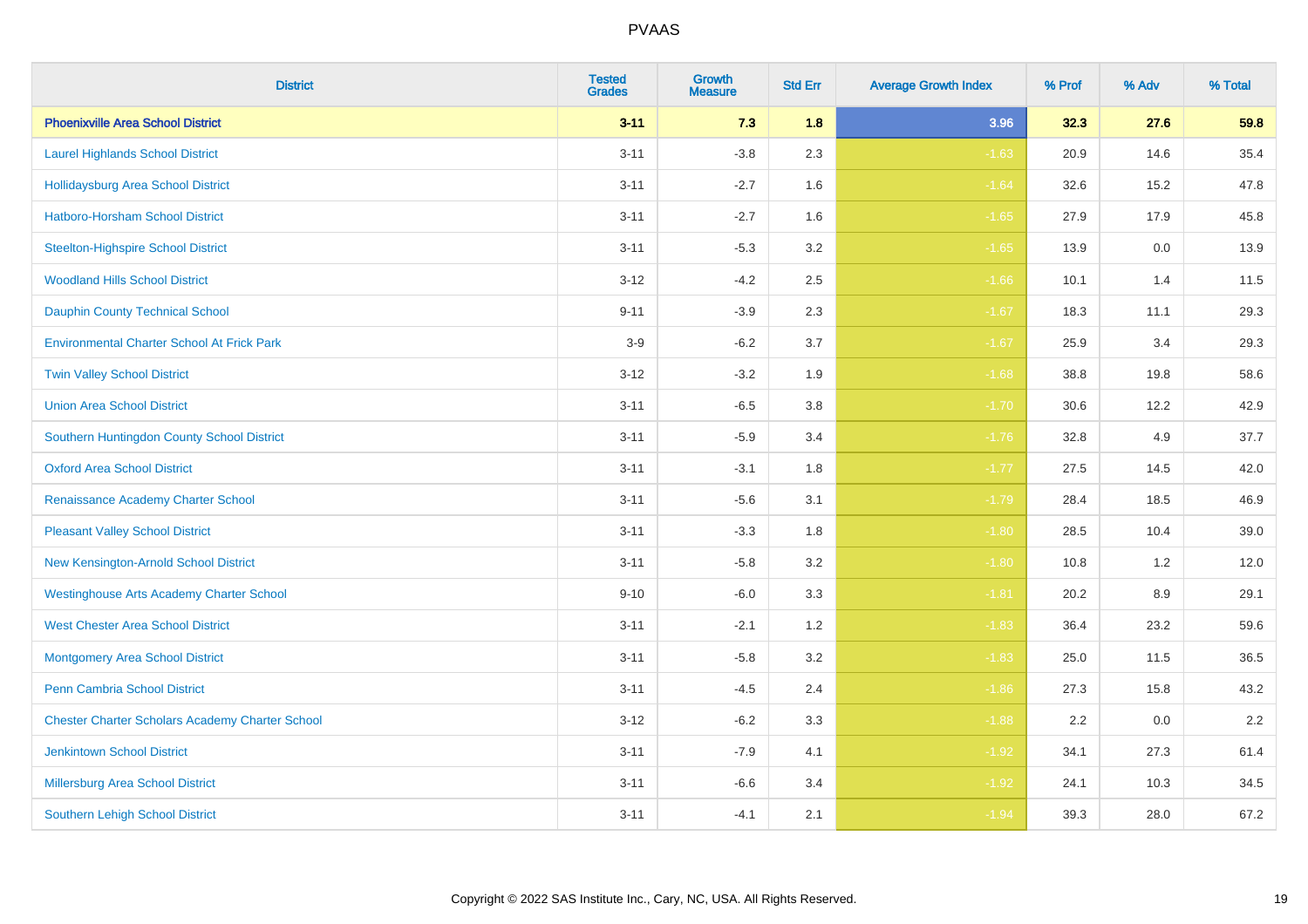| <b>District</b>                                                       | <b>Tested</b><br><b>Grades</b> | <b>Growth</b><br><b>Measure</b> | <b>Std Err</b> | <b>Average Growth Index</b> | % Prof | % Adv | % Total |
|-----------------------------------------------------------------------|--------------------------------|---------------------------------|----------------|-----------------------------|--------|-------|---------|
| <b>Phoenixville Area School District</b>                              | $3 - 11$                       | 7.3                             | 1.8            | 3.96                        | 32.3   | 27.6  | 59.8    |
| Schuylkill Haven Area School District                                 | $3 - 11$                       | $-5.3$                          | 2.7            | $-1.96$                     | 22.2   | 11.6  | 33.8    |
| <b>North East School District</b>                                     | $3 - 11$                       | $-5.3$                          | 2.7            | $-1.97$                     | 31.7   | 24.8  | 56.4    |
| <b>Titusville Area School District</b>                                | $3 - 11$                       | $-5.0$                          | 2.5            | $-1.98$                     | 26.5   | 6.8   | 33.3    |
| Lehigh Valley Academy Regional Charter School                         | $3 - 11$                       | $-5.9$                          | 3.0            | $-1.98$                     | 20.0   | 7.7   | 27.7    |
| <b>Lincoln Leadership Academy Charter School</b>                      | $3 - 12$                       | $-7.4$                          | 3.7            | $-1.99$                     | 6.4    | 2.1   | 8.5     |
| <b>Sto-Rox School District</b>                                        | $3 - 10$                       | $-7.0$                          | 3.5            | $-1.99$                     | 3.2    | 0.0   | 3.2     |
| <b>Kiski Area School District</b>                                     | $3 - 11$                       | $-4.0$                          | 2.0            | $-1.99$                     | 23.1   | 18.2  | 41.3    |
| <b>Bristol Borough School District</b>                                | $3 - 12$                       | $-5.9$                          | 2.9            | $-2.00$                     | 27.8   | 3.3   | 31.1    |
| Preparatory Charter School Of Mathematics, Science, Tech, And Careers | $9 - 10$                       | $-5.1$                          | 2.5            | $-2.03$                     | 6.3    | 1.4   | 7.7     |
| <b>Riverside Beaver County School District</b>                        | $3 - 11$                       | $-5.5$                          | 2.7            | $-2.03$                     | 35.8   | 23.2  | 59.0    |
| <b>Freedom Area School District</b>                                   | $3 - 11$                       | $-6.3$                          | 3.1            | $-2.04$                     | 22.9   | 8.4   | 31.3    |
| <b>Boyertown Area School District</b>                                 | $3 - 11$                       | $-2.9$                          | 1.4            | $-2.06$                     | 30.8   | 22.6  | 53.4    |
| <b>West Greene School District</b>                                    | $3 - 11$                       | $-8.1$                          | 3.9            | $-2.08$                     | 31.0   | 11.9  | 42.9    |
| <b>Wellsboro Area School District</b>                                 | $3 - 11$                       | $-6.3$                          | 3.0            | $-2.08$                     | 24.4   | 13.4  | 37.8    |
| <b>Mastery Charter School - Gratz Campus</b>                          | $7 - 10$                       | $-9.5$                          | 4.6            | $-2.09$                     | 0.0    | 3.4   | 3.4     |
| <b>East Allegheny School District</b>                                 | $3 - 11$                       | $-6.4$                          | 3.0            | $-2.11$                     | 21.0   | 7.4   | 28.4    |
| <b>West Middlesex Area School District</b>                            | $3 - 10$                       | $-7.4$                          | 3.5            | $-2.11$                     | 32.0   | 9.6   | 41.6    |
| <b>Cambria Heights School District</b>                                | $3 - 10$                       | $-6.2$                          | 2.9            | $-2.11$                     | 25.0   | 13.0  | 38.0    |
| <b>Elk Lake School District</b>                                       | $3 - 11$                       | $-6.1$                          | 2.9            | $-2.12$                     | 26.3   | 11.6  | 37.9    |
| <b>North Schuylkill School District</b>                               | $3 - 11$                       | $-4.7$                          | 2.2            | $-2.16$                     | 20.2   | 11.7  | 31.9    |
| <b>Western Beaver County School District</b>                          | $3 - 11$                       | $-9.3$                          | 4.2            | $-2.20$                     | 45.1   | 3.9   | 49.0    |
| <b>Wyoming Area School District</b>                                   | $3 - 10$                       | $-5.5$                          | 2.5            | $-2.21$                     | 32.0   | 9.6   | 41.6    |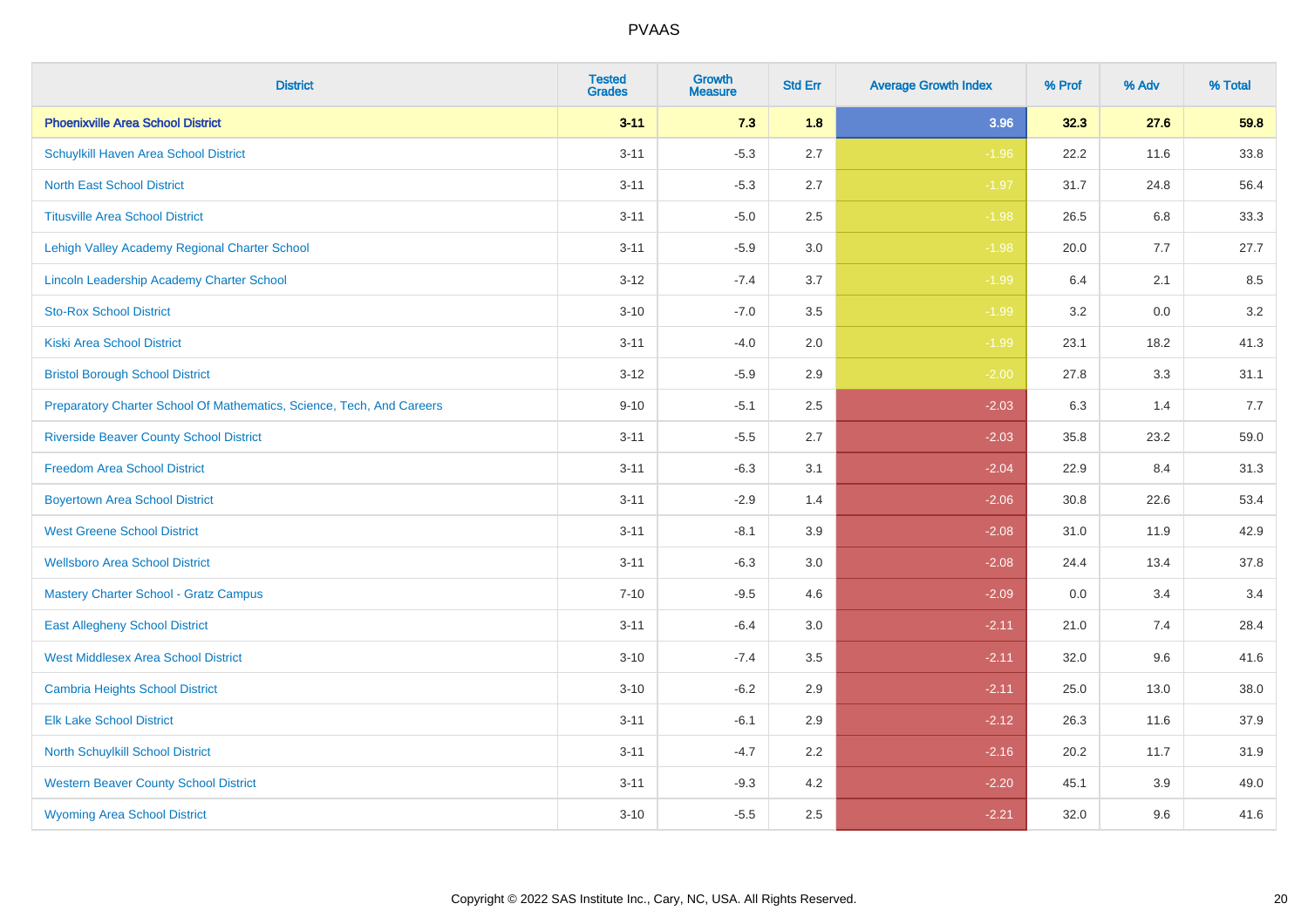| <b>District</b>                               | <b>Tested</b><br><b>Grades</b> | <b>Growth</b><br><b>Measure</b> | <b>Std Err</b> | <b>Average Growth Index</b> | % Prof | % Adv | % Total |
|-----------------------------------------------|--------------------------------|---------------------------------|----------------|-----------------------------|--------|-------|---------|
| <b>Phoenixville Area School District</b>      | $3 - 11$                       | 7.3                             | 1.8            | 3.96                        | 32.3   | 27.6  | 59.8    |
| <b>Elizabeth Forward School District</b>      | $3 - 11$                       | $-5.5$                          | 2.5            | $-2.25$                     | 32.2   | 12.8  | 45.0    |
| <b>Yough School District</b>                  | $3 - 10$                       | $-6.2$                          | 2.7            | $-2.27$                     | 28.9   | 8.8   | 37.7    |
| <b>Owen J Roberts School District</b>         | $3 - 11$                       | $-3.5$                          | 1.5            | $-2.27$                     | 36.8   | 24.4  | 61.2    |
| <b>Susquenita School District</b>             | $3 - 11$                       | $-5.9$                          | 2.6            | $-2.28$                     | 30.6   | 13.9  | 44.4    |
| <b>Achievement House Charter School</b>       | $7 - 11$                       | $-8.2$                          | 3.6            | $-2.28$                     | 16.7   | 2.8   | 19.4    |
| <b>Carmichaels Area School District</b>       | $3 - 10$                       | $-7.0$                          | 3.1            | $-2.30$                     | 17.8   | 9.6   | 27.4    |
| <b>Commodore Perry School District</b>        | $3 - 11$                       | $-10.4$                         | 4.5            | $-2.30$                     | 29.4   | 5.9   | 35.3    |
| <b>Jamestown Area School District</b>         | $3 - 11$                       | $-9.5$                          | 4.1            | $-2.33$                     | 41.5   | 4.9   | 46.3    |
| <b>Riverside School District</b>              | $3 - 11$                       | $-6.2$                          | 2.7            | $-2.33$                     | 20.8   | 17.0  | 37.7    |
| <b>City CHS</b>                               | $10 - 11$                      | $-5.6$                          | 2.4            | $-2.34$                     | 15.9   | 1.5   | 17.4    |
| Octorara Area School District                 | $3 - 11$                       | $-7.5$                          | 3.2            | $-2.35$                     | 26.1   | 17.0  | 43.2    |
| <b>Pottsville Area School District</b>        | $3 - 12$                       | $-4.9$                          | 2.1            | $-2.36$                     | 21.8   | 7.9   | 29.6    |
| <b>Mount Pleasant Area School District</b>    | $3 - 11$                       | $-5.4$                          | 2.3            | $-2.37$                     | 33.3   | 8.7   | 42.0    |
| <b>Wyoming Valley West School District</b>    | $3 - 11$                       | $-5.5$                          | 2.3            | $-2.38$                     | 22.2   | 9.2   | 31.4    |
| <b>Redbank Valley School District</b>         | $3 - 11$                       | $-7.5$                          | 3.1            | $-2.41$                     | 12.4   | 10.6  | 23.1    |
| <b>Forbes Road School District</b>            | $3 - 11$                       | $-11.5$                         | 4.7            | $-2.43$                     | 23.1   | 10.3  | 33.3    |
| Pocono Mountain School District               | $3 - 12$                       | $-4.3$                          | 1.8            | $-2.43$                     | 35.5   | 17.1  | 52.6    |
| Perseus House Charter School Of Excellence    | $6 - 11$                       | $-6.4$                          | 2.6            | $-2.50$                     | 0.9    | 0.0   | 0.9     |
| <b>Columbia-Montour AVTS</b>                  | $9 - 10$                       | $-7.1$                          | 2.8            | $-2.52$                     | 19.5   | 3.2   | 22.7    |
| <b>Antietam School District</b>               | $3 - 10$                       | $-9.5$                          | 3.7            | $-2.57$                     | 20.9   | 1.5   | 22.4    |
| <b>Greater Nanticoke Area School District</b> | $3 - 12$                       | $-6.8$                          | 2.6            | $-2.58$                     | 15.2   | 8.9   | 24.1    |
| Catasauqua Area School District               | $3 - 12$                       | $-7.3$                          | 2.8            | $-2.58$                     | 27.1   | 11.2  | 38.3    |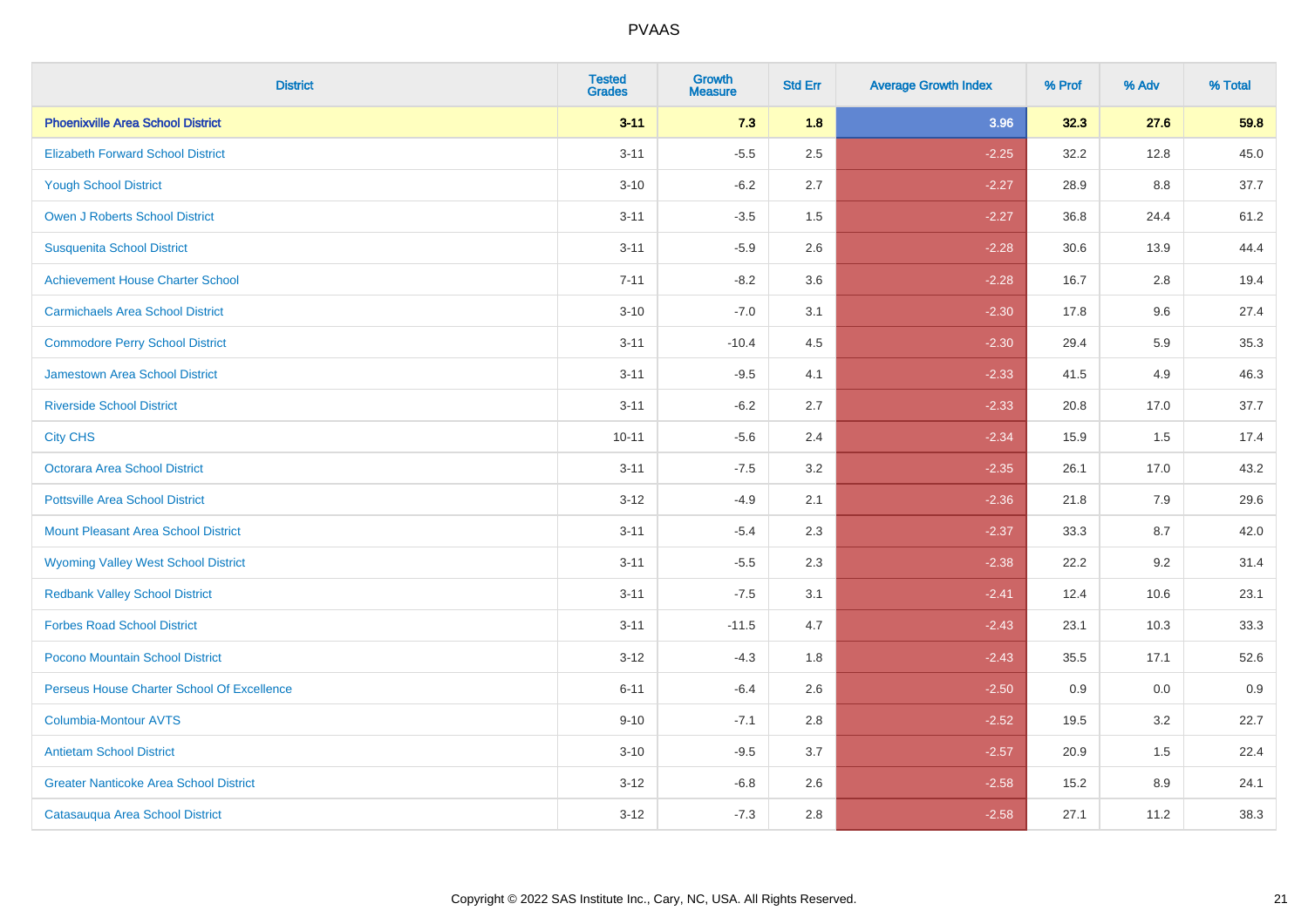| <b>District</b>                                | <b>Tested</b><br><b>Grades</b> | <b>Growth</b><br><b>Measure</b> | <b>Std Err</b> | <b>Average Growth Index</b> | % Prof | % Adv | % Total |
|------------------------------------------------|--------------------------------|---------------------------------|----------------|-----------------------------|--------|-------|---------|
| <b>Phoenixville Area School District</b>       | $3 - 11$                       | 7.3                             | 1.8            | 3.96                        | 32.3   | 27.6  | 59.8    |
| <b>Union City Area School District</b>         | $3 - 12$                       | $-8.7$                          | 3.3            | $-2.59$                     | 29.7   | 10.9  | 40.6    |
| <b>Bethel Park School District</b>             | $3 - 11$                       | $-4.4$                          | 1.7            | $-2.62$                     | 40.1   | 27.3  | 67.4    |
| <b>Richland School District</b>                | $3 - 11$                       | $-6.9$                          | 2.6            | $-2.63$                     | 40.1   | 20.9  | 61.0    |
| <b>Turkeyfoot Valley Area School District</b>  | $3 - 12$                       | $-15.4$                         | 5.8            | $-2.66$                     | 3.8    | 3.8   | 7.6     |
| <b>Connellsville Area School District</b>      | $3 - 11$                       | $-5.3$                          | 2.0            | $-2.67$                     | 24.2   | 5.0   | 29.1    |
| <b>Blairsville-Saltsburg School District</b>   | $3 - 11$                       | $-7.5$                          | 2.8            | $-2.67$                     | 20.1   | 8.2   | 28.3    |
| <b>Lawrence County CTC</b>                     | $10 - 11$                      | $-9.8$                          | 3.7            | $-2.68$                     | 7.3    | 0.0   | 7.3     |
| <b>Avonworth School District</b>               | $3 - 10$                       | $-6.2$                          | 2.3            | $-2.68$                     | 35.9   | 14.1  | 50.0    |
| <b>Governor Mifflin School District</b>        | $3 - 11$                       | $-4.4$                          | 1.6            | $-2.69$                     | 30.3   | 7.7   | 38.0    |
| <b>Eastern York School District</b>            | $3 - 11$                       | $-6.2$                          | 2.3            | $-2.70$                     | 27.8   | 18.5  | 46.4    |
| La Academia Partnership Charter School         | $6 - 11$                       | $-15.5$                         | 5.7            | $-2.70$                     | 2.3    | 0.0   | 2.3     |
| Karns City Area School District                | $3 - 11$                       | $-7.2$                          | 2.6            | $-2.71$                     | 26.4   | 20.8  | 47.2    |
| Selinsgrove Area School District               | $3 - 12$                       | $-5.7$                          | 2.1            | $-2.74$                     | 25.4   | 13.9  | 39.2    |
| <b>Clarion-Limestone Area School District</b>  | $3 - 12$                       | $-10.0$                         | 3.6            | $-2.76$                     | 28.3   | 20.0  | 48.3    |
| <b>Pottsgrove School District</b>              | $3 - 11$                       | $-5.5$                          | 2.0            | $-2.78$                     | 28.6   | 10.3  | 38.8    |
| <b>Quakertown Community School District</b>    | $3 - 12$                       | $-4.3$                          | 1.5            | $-2.79$                     | 33.8   | 20.1  | 53.8    |
| <b>Sharon City School District</b>             | $3 - 11$                       | $-6.5$                          | 2.3            | $-2.79$                     | 13.1   | 5.0   | 18.1    |
| <b>Innovative Arts Academy Charter School</b>  | $6 - 11$                       | $-7.2$                          | 2.5            | $-2.83$                     | 2.0    | 0.0   | 2.0     |
| Southern Columbia Area School District         | $3 - 11$                       | $-8.5$                          | 3.0            | $-2.83$                     | 30.5   | 12.8  | 43.3    |
| <b>Berwick Area School District</b>            | $3 - 11$                       | $-6.9$                          | 2.4            | $-2.84$                     | 22.3   | 11.5  | 33.8    |
| Mifflinburg Area School District               | $3 - 11$                       | $-6.0$                          | 2.1            | $-2.87$                     | 32.7   | 13.3  | 46.0    |
| <b>Carbon Career &amp; Technical Institute</b> | $9 - 11$                       | $-9.3$                          | 3.2            | $-2.92$                     | 19.6   | 2.2   | 21.7    |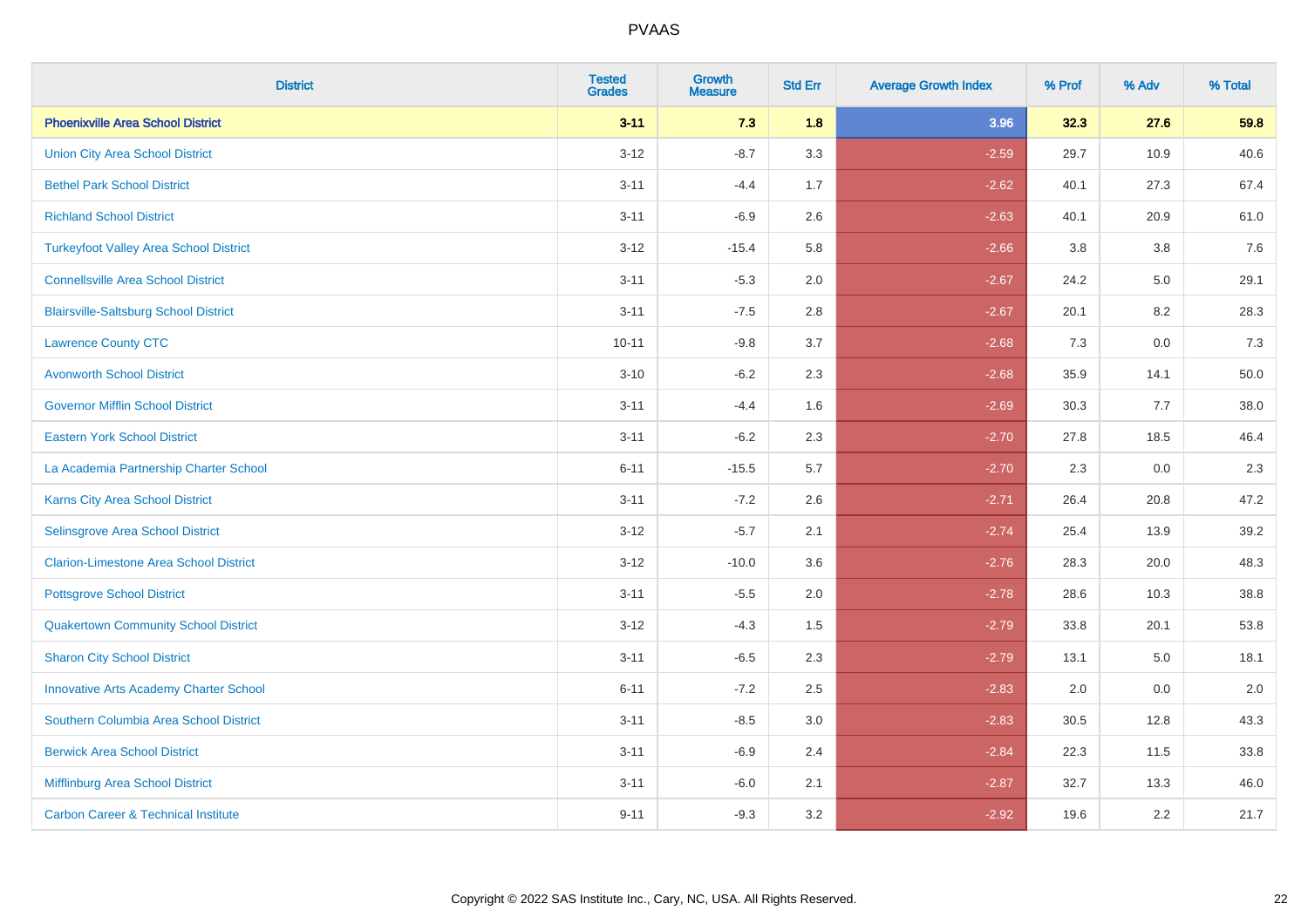| <b>District</b>                           | <b>Tested</b><br><b>Grades</b> | <b>Growth</b><br><b>Measure</b> | <b>Std Err</b> | <b>Average Growth Index</b> | % Prof | % Adv | % Total |
|-------------------------------------------|--------------------------------|---------------------------------|----------------|-----------------------------|--------|-------|---------|
| <b>Phoenixville Area School District</b>  | $3 - 11$                       | 7.3                             | 1.8            | 3.96                        | 32.3   | 27.6  | 59.8    |
| <b>Baldwin-Whitehall School District</b>  | $3 - 11$                       | $-5.5$                          | 1.9            | $-2.93$                     | 32.0   | 14.7  | 46.7    |
| <b>Montour School District</b>            | $3 - 11$                       | $-6.1$                          | 2.1            | $-2.95$                     | 31.8   | 23.6  | 55.3    |
| <b>Carlisle Area School District</b>      | $3 - 11$                       | $-5.2$                          | 1.7            | $-2.99$                     | 28.0   | 19.3  | 47.3    |
| <b>Corry Area School District</b>         | $3 - 11$                       | $-6.8$                          | 2.3            | $-3.01$                     | 24.0   | 8.8   | 32.8    |
| <b>Gettysburg Area School District</b>    | $3 - 11$                       | $-6.0$                          | 2.0            | $-3.02$                     | 28.8   | 19.6  | 48.5    |
| Boys Latin Of Philadelphia Charter School | $6 - 12$                       | $-8.0$                          | 2.7            | $-3.02$                     | 1.4    | 0.0   | 1.4     |
| Imhotep Institute Charter High School     | $9 - 11$                       | $-17.6$                         | 5.8            | $-3.03$                     | 15.4   | 0.0   | 15.4    |
| <b>Greensburg Salem School District</b>   | $3 - 11$                       | $-6.9$                          | 2.2            | $-3.06$                     | 30.3   | 13.3  | 43.6    |
| California Area School District           | $3 - 10$                       | $-13.7$                         | 4.5            | $-3.06$                     | 41.7   | 16.7  | 58.3    |
| Jefferson-Morgan School District          | $3 - 10$                       | $-12.0$                         | 3.9            | $-3.09$                     | 28.6   | 6.1   | 34.7    |
| <b>Erie City School District</b>          | $3 - 12$                       | $-4.5$                          | 1.4            | $-3.09$                     | 13.4   | 6.7   | 20.1    |
| <b>Hanover Area School District</b>       | $3 - 11$                       | $-14.7$                         | 4.7            | $-3.13$                     | 12.1   | 3.0   | 15.2    |
| <b>Wissahickon School District</b>        | $3 - 10$                       | $-5.3$                          | 1.7            | $-3.14$                     | 27.5   | 29.0  | 56.6    |
| <b>Keystone Oaks School District</b>      | $3 - 11$                       | $-7.2$                          | 2.3            | $-3.14$                     | 30.0   | 11.1  | 41.0    |
| <b>Somerset Area School District</b>      | $3 - 11$                       | $-7.6$                          | 2.4            | $-3.17$                     | 21.0   | 14.5  | 35.5    |
| <b>Parkland School District</b>           | $3 - 11$                       | $-3.7$                          | 1.2            | $-3.17$                     | 31.4   | 30.6  | 62.0    |
| <b>Montoursville Area School District</b> | $3 - 12$                       | $-8.4$                          | 2.6            | $-3.17$                     | 38.8   | 18.2  | 57.0    |
| <b>Canon-Mcmillan School District</b>     | $3 - 11$                       | $-5.0$                          | 1.5            | $-3.25$                     | 30.8   | 28.5  | 59.3    |
| <b>Riverview School District</b>          | $3 - 11$                       | $-13.0$                         | 4.0            | $-3.29$                     | 43.1   | 7.8   | 51.0    |
| Lackawanna Trail School District          | $3 - 10$                       | $-11.0$                         | 3.3            | $-3.35$                     | 13.1   | 18.0  | 31.2    |
| East Stroudsburg Area School District     | $3 - 11$                       | $-4.9$                          | 1.4            | $-3.38$                     | 22.7   | 12.5  | 35.2    |
| <b>Mount Carmel Area School District</b>  | $3 - 11$                       | $-7.9$                          | 2.3            | $-3.38$                     | 18.2   | 4.4   | 22.6    |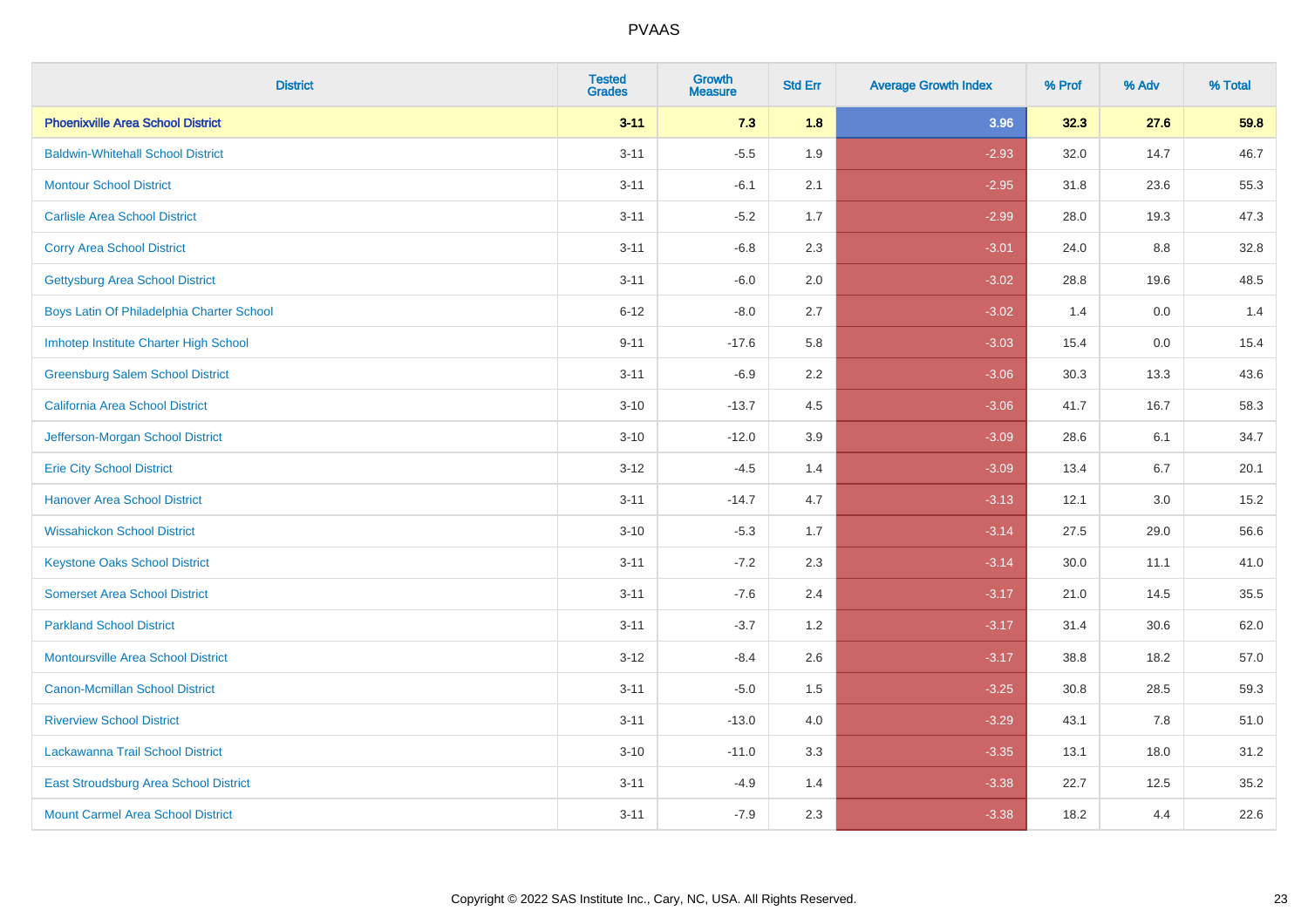| <b>District</b>                           | <b>Tested</b><br><b>Grades</b> | <b>Growth</b><br><b>Measure</b> | <b>Std Err</b> | <b>Average Growth Index</b> | % Prof | % Adv | % Total |
|-------------------------------------------|--------------------------------|---------------------------------|----------------|-----------------------------|--------|-------|---------|
| <b>Phoenixville Area School District</b>  | $3 - 11$                       | 7.3                             | 1.8            | 3.96                        | 32.3   | 27.6  | 59.8    |
| <b>Shikellamy School District</b>         | $3 - 10$                       | $-8.3$                          | 2.4            | $-3.42$                     | 20.8   | 18.5  | 39.2    |
| <b>Ligonier Valley School District</b>    | $3 - 11$                       | $-10.8$                         | 3.1            | $-3.43$                     | 34.1   | 5.8   | 39.9    |
| <b>South Park School District</b>         | $3 - 11$                       | $-8.8$                          | 2.5            | $-3.46$                     | 28.1   | 17.0  | 45.2    |
| <b>Burgettstown Area School District</b>  | $3 - 11$                       | $-11.2$                         | 3.2            | $-3.46$                     | 16.0   | 2.7   | 18.7    |
| Mechanicsburg Area School District        | $3 - 11$                       | $-5.7$                          | 1.6            | $-3.48$                     | 35.1   | 16.0  | 51.2    |
| Morrisville Borough School District       | $3 - 11$                       | $-13.1$                         | 3.7            | $-3.52$                     | 4.9    | 1.6   | 6.6     |
| <b>West York Area School District</b>     | $3 - 12$                       | $-9.8$                          | 2.7            | $-3.57$                     | 21.9   | 10.9  | 32.8    |
| <b>Old Forge School District</b>          | $3 - 12$                       | $-11.3$                         | 3.1            | $-3.62$                     | 28.6   | 13.2  | 41.8    |
| <b>Shade-Central City School District</b> | $3 - 11$                       | $-14.6$                         | 4.0            | $-3.68$                     | 9.6    | 0.0   | 9.6     |
| Jefferson County-Dubois AVTS              | $9 - 11$                       | $-11.7$                         | 3.1            | $-3.72$                     | 17.6   | 2.8   | 20.4    |
| <b>Pittston Area School District</b>      | $3 - 11$                       | $-8.2$                          | 2.2            | $-3.75$                     | 26.7   | 14.8  | 41.5    |
| <b>Mohawk Area School District</b>        | $3 - 11$                       | $-10.5$                         | 2.8            | $-3.75$                     | 35.1   | 10.6  | 45.7    |
| <b>Grove City Area School District</b>    | $3 - 12$                       | $-8.8$                          | 2.3            | $-3.89$                     | 25.6   | 16.4  | 42.0    |
| <b>Tacony Academy Charter School</b>      | $3 - 11$                       | $-12.9$                         | 3.3            | $-3.90$                     | 8.6    | 1.4   | 10.0    |
| <b>Bethlehem Area School District</b>     | $3 - 11$                       | $-4.5$                          | 1.1            | $-3.91$                     | 20.4   | 11.3  | 31.7    |
| <b>Tussey Mountain School District</b>    | $3 - 12$                       | $-13.0$                         | 3.3            | $-3.93$                     | 11.1   | 3.2   | 14.3    |
| <b>Windber Area School District</b>       | $3 - 11$                       | $-11.9$                         | 3.0            | $-3.94$                     | 41.0   | 10.3  | 51.3    |
| <b>Plum Borough School District</b>       | $3 - 11$                       | $-9.4$                          | 2.4            | $-3.98$                     | 32.9   | 27.4  | 60.4    |
| <b>Ellwood City Area School District</b>  | $3 - 11$                       | $-12.5$                         | 3.1            | $-4.00$                     | 26.7   | 8.7   | 35.4    |
| <b>Deer Lakes School District</b>         | $3 - 11$                       | $-10.0$                         | 2.5            | $-4.02$                     | 27.7   | 9.9   | 37.6    |
| <b>Southmoreland School District</b>      | $3 - 11$                       | $-12.5$                         | 3.1            | $-4.04$                     | 33.3   | 15.5  | 48.8    |
| <b>Milton Area School District</b>        | $3 - 11$                       | $-10.1$                         | 2.5            | $-4.04$                     | 23.0   | 11.3  | 34.2    |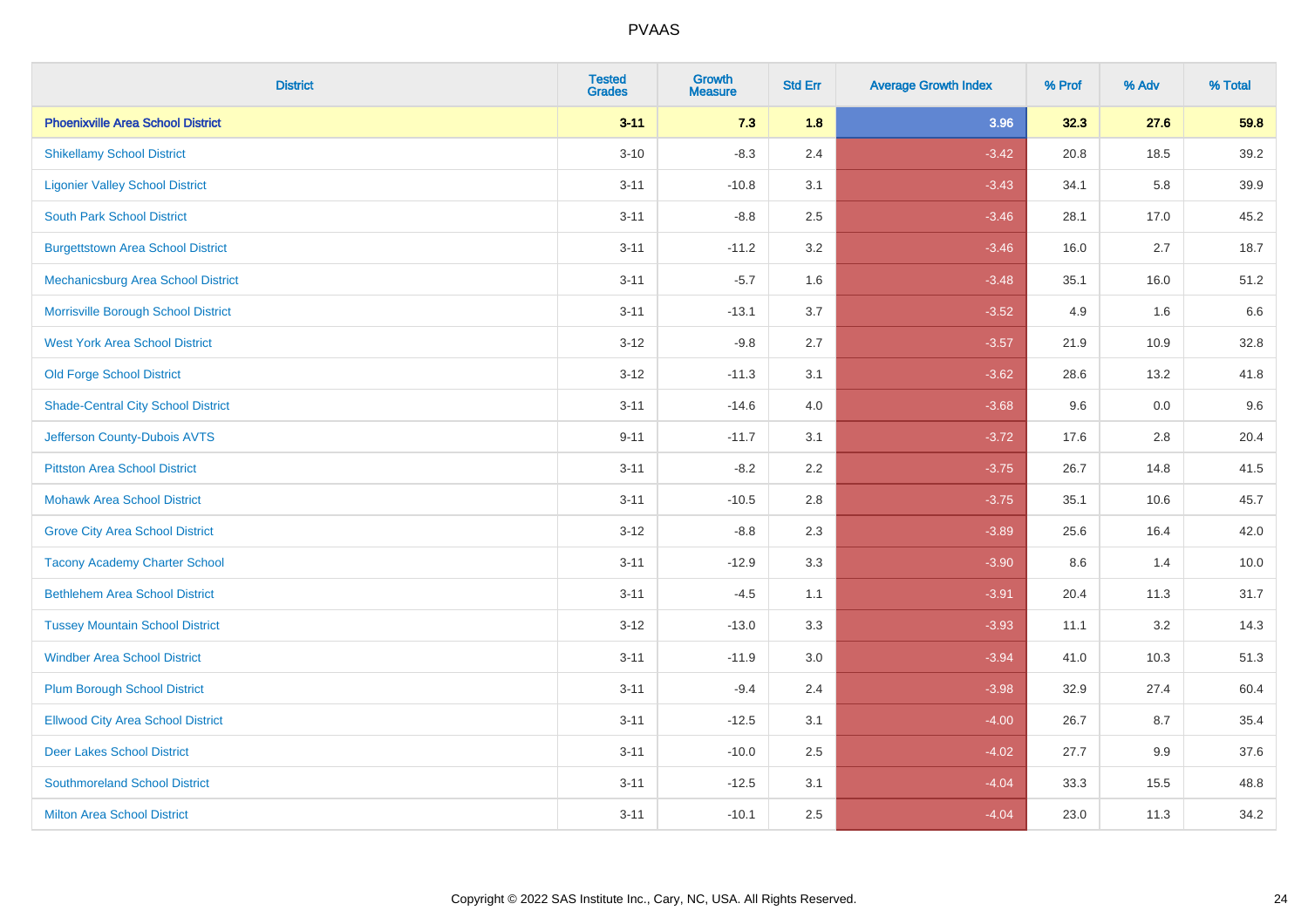| <b>District</b>                               | <b>Tested</b><br><b>Grades</b> | <b>Growth</b><br><b>Measure</b> | <b>Std Err</b> | <b>Average Growth Index</b> | % Prof | % Adv   | % Total |
|-----------------------------------------------|--------------------------------|---------------------------------|----------------|-----------------------------|--------|---------|---------|
| <b>Phoenixville Area School District</b>      | $3 - 11$                       | 7.3                             | 1.8            | 3.96                        | 32.3   | 27.6    | 59.8    |
| <b>Scranton School District</b>               | $3 - 12$                       | $-10.1$                         | 2.5            | $-4.04$                     | 20.0   | 7.7     | 27.7    |
| <b>Mcguffey School District</b>               | $3 - 11$                       | $-12.1$                         | 3.0            | $-4.06$                     | 12.8   | 5.9     | 18.6    |
| <b>Moniteau School District</b>               | $3 - 11$                       | $-11.8$                         | 2.9            | $-4.07$                     | 22.6   | $5.0\,$ | 27.6    |
| <b>Mid Valley School District</b>             | $3 - 10$                       | $-11.1$                         | 2.7            | $-4.07$                     | 28.3   | 8.1     | 36.4    |
| <b>Panther Valley School District</b>         | $3 - 12$                       | $-13.3$                         | 3.2            | $-4.10$                     | 31.5   | 4.1     | 35.6    |
| <b>Williamsburg Community School District</b> | $3 - 11$                       | $-16.9$                         | 4.1            | $-4.14$                     | 22.4   | 0.0     | 22.4    |
| <b>Central Fulton School District</b>         | $3 - 11$                       | $-13.3$                         | 3.2            | $-4.20$                     | 18.1   | 9.7     | 27.8    |
| <b>Chartiers Valley School District</b>       | $3 - 11$                       | $-9.1$                          | 2.1            | $-4.23$                     | 20.7   | 17.4    | 38.0    |
| <b>Central Dauphin School District</b>        | $3 - 11$                       | $-5.2$                          | 1.2            | $-4.24$                     | 29.3   | 8.7     | 38.0    |
| <b>Interboro School District</b>              | $3 - 12$                       | $-8.4$                          | 2.0            | $-4.27$                     | 27.6   | 6.4     | 34.1    |
| <b>Big Spring School District</b>             | $3 - 11$                       | $-9.8$                          | 2.3            | $-4.32$                     | 23.6   | 12.9    | 36.5    |
| <b>General Mclane School District</b>         | $3 - 11$                       | $-10.7$                         | 2.4            | $-4.40$                     | 34.0   | 15.6    | 49.6    |
| <b>Chambersburg Area School District</b>      | $3 - 11$                       | $-5.6$                          | 1.3            | $-4.42$                     | 24.2   | 15.2    | 39.4    |
| <b>Greenville Area School District</b>        | $3 - 11$                       | $-13.2$                         | 3.0            | $-4.45$                     | 32.1   | 4.6     | 36.7    |
| Jim Thorpe Area School District               | $3 - 11$                       | $-10.9$                         | 2.4            | $-4.48$                     | 19.5   | 6.0     | 25.5    |
| <b>Hanover Public School District</b>         | $3 - 11$                       | $-12.4$                         | 2.7            | $-4.50$                     | 22.7   | $6.2\,$ | 28.9    |
| <b>Northwestern School District</b>           | $3 - 11$                       | $-14.6$                         | 3.2            | $-4.51$                     | 32.5   | 13.7    | 46.2    |
| <b>Dunmore School District</b>                | $3 - 11$                       | $-12.2$                         | 2.7            | $-4.51$                     | 15.0   | 5.3     | 20.4    |
| <b>Derry Area School District</b>             | $3 - 11$                       | $-11.8$                         | 2.6            | $-4.53$                     | 34.8   | 6.1     | 40.9    |
| <b>Fannett-Metal School District</b>          | $3 - 11$                       | $-22.3$                         | 4.8            | $-4.65$                     | 16.4   | 6.6     | 23.0    |
| <b>Neshannock Township School District</b>    | $3 - 10$                       | $-12.5$                         | 2.7            | $-4.73$                     | 29.0   | 13.0    | 42.0    |
| <b>Girard School District</b>                 | $3 - 11$                       | $-12.3$                         | 2.6            | $-4.76$                     | 29.7   | 18.9    | 48.6    |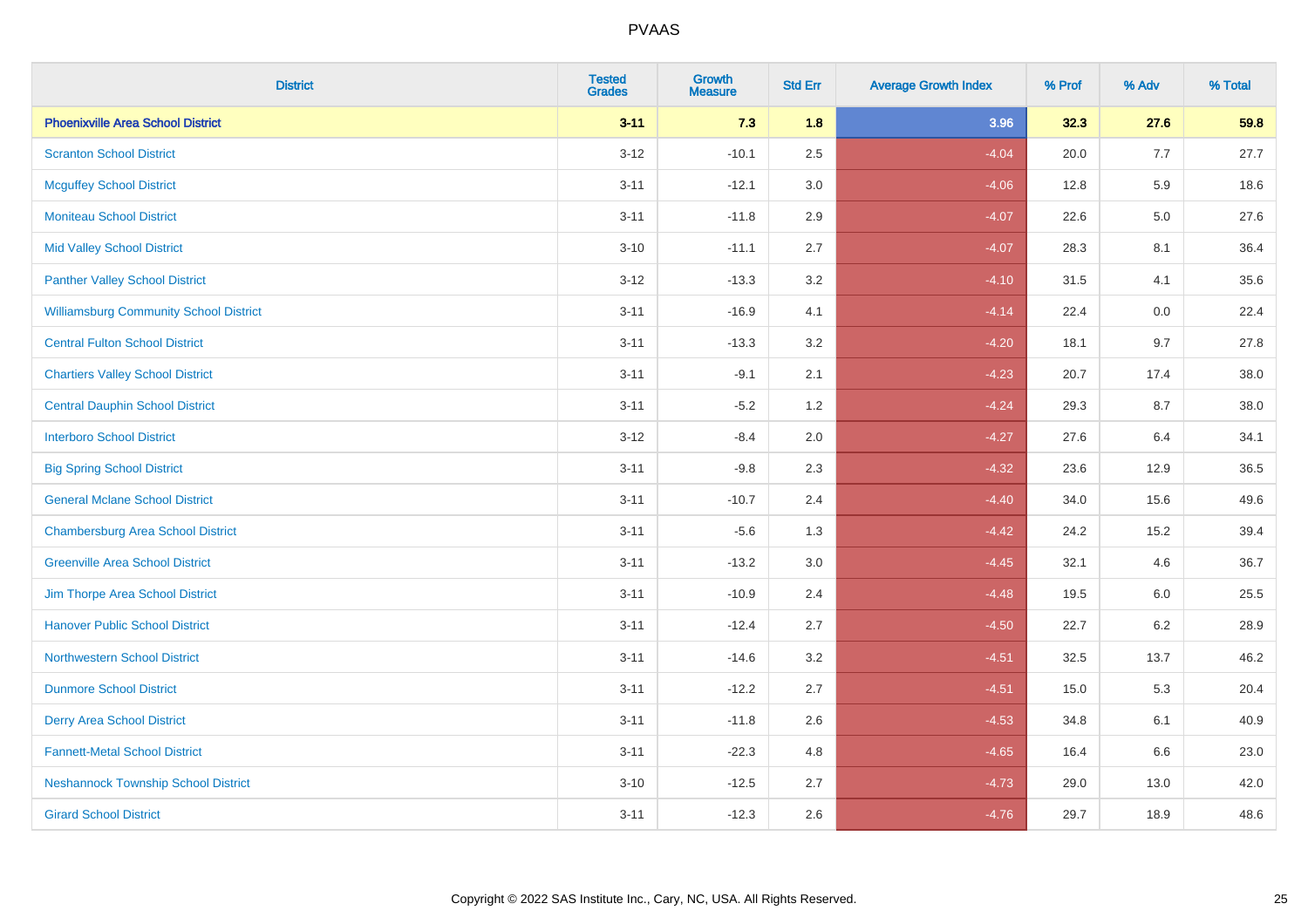| <b>District</b>                                    | <b>Tested</b><br><b>Grades</b> | <b>Growth</b><br><b>Measure</b> | <b>Std Err</b> | <b>Average Growth Index</b> | % Prof | % Adv   | % Total |
|----------------------------------------------------|--------------------------------|---------------------------------|----------------|-----------------------------|--------|---------|---------|
| <b>Phoenixville Area School District</b>           | $3 - 11$                       | 7.3                             | 1.8            | 3.96                        | 32.3   | 27.6    | 59.8    |
| Lehigh Valley Charter High School For The Arts     | $9 - 10$                       | $-11.8$                         | 2.5            | $-4.76$                     | 28.9   | 5.7     | 34.6    |
| <b>West Mifflin Area School District</b>           | $3 - 12$                       | $-11.9$                         | 2.5            | $-4.77$                     | 15.9   | 4.0     | 19.9    |
| <b>Chartiers-Houston School District</b>           | $3 - 10$                       | $-16.5$                         | 3.5            | $-4.79$                     | 26.3   | 6.6     | 32.9    |
| <b>Executive Education Academy Charter School</b>  | $3 - 10$                       | $-14.6$                         | 3.0            | $-4.81$                     | 8.5    | 1.2     | 9.8     |
| <b>Trinity Area School District</b>                | $3 - 11$                       | $-8.7$                          | 1.8            | $-4.87$                     | 20.9   | 9.8     | 30.8    |
| Meyersdale Area School District                    | $3 - 11$                       | $-16.1$                         | 3.3            | $-4.94$                     | 20.3   | 5.8     | 26.1    |
| <b>East Lycoming School District</b>               | $3 - 11$                       | $-10.9$                         | 2.1            | $-5.08$                     | 22.5   | 8.2     | 30.8    |
| <b>Wilkes-Barre Area School District</b>           | $3 - 11$                       | $-12.4$                         | 2.4            | $-5.18$                     | 14.2   | 3.7     | 17.9    |
| <b>Bristol Township School District</b>            | $3 - 11$                       | $-7.4$                          | 1.4            | $-5.32$                     | 13.8   | 4.6     | 18.4    |
| Philadelphia Academy Charter School                | $3 - 11$                       | $-14.7$                         | 2.7            | $-5.42$                     | 21.6   | 3.9     | 25.5    |
| <b>Washington School District</b>                  | $3 - 11$                       | $-15.9$                         | 2.9            | $-5.44$                     | 12.9   | 1.7     | 14.7    |
| <b>Lincoln Park Performing Arts Charter School</b> | $7 - 11$                       | $-14.9$                         | 2.7            | $-5.45$                     | 39.3   | $8.9\,$ | 48.2    |
| <b>Frazier School District</b>                     | $3 - 11$                       | $-18.9$                         | 3.4            | $-5.49$                     | 18.3   | 1.4     | 19.7    |
| <b>Aliquippa School District</b>                   | $3 - 11$                       | $-20.0$                         | 3.6            | $-5.54$                     | 1.7    | 0.0     | 1.7     |
| <b>Central Cambria School District</b>             | $3 - 11$                       | $-12.7$                         | 2.3            | $-5.61$                     | 19.4   | 7.4     | 26.9    |
| <b>Coatesville Area School District</b>            | $3 - 11$                       | $-9.5$                          | 1.6            | $-5.81$                     | 12.8   | 3.3     | 16.2    |
| <b>New Castle Area School District</b>             | $3 - 12$                       | $-13.6$                         | 2.3            | $-5.99$                     | 17.6   | 2.0     | 19.5    |
| <b>Kennett Consolidated School District</b>        | $3 - 11$                       | $-10.4$                         | 1.7            | $-6.27$                     | 28.7   | 14.0    | 42.7    |
| <b>Big Beaver Falls Area School District</b>       | $3 - 11$                       | $-17.9$                         | 2.8            | $-6.27$                     | 9.4    | 2.8     | 12.2    |
| <b>Hempfield Area School District</b>              | $3 - 12$                       | $-10.2$                         | 1.6            | $-6.37$                     | 28.1   | 19.2    | 47.3    |
| York Co School Of Technology                       | $9 - 12$                       | $-10.9$                         | 1.6            | $-6.79$                     | 22.6   | 4.0     | 26.6    |
| <b>Greater Latrobe School District</b>             | $3 - 11$                       | $-14.1$                         | 2.0            | $-7.14$                     | 41.0   | 12.6    | 53.6    |